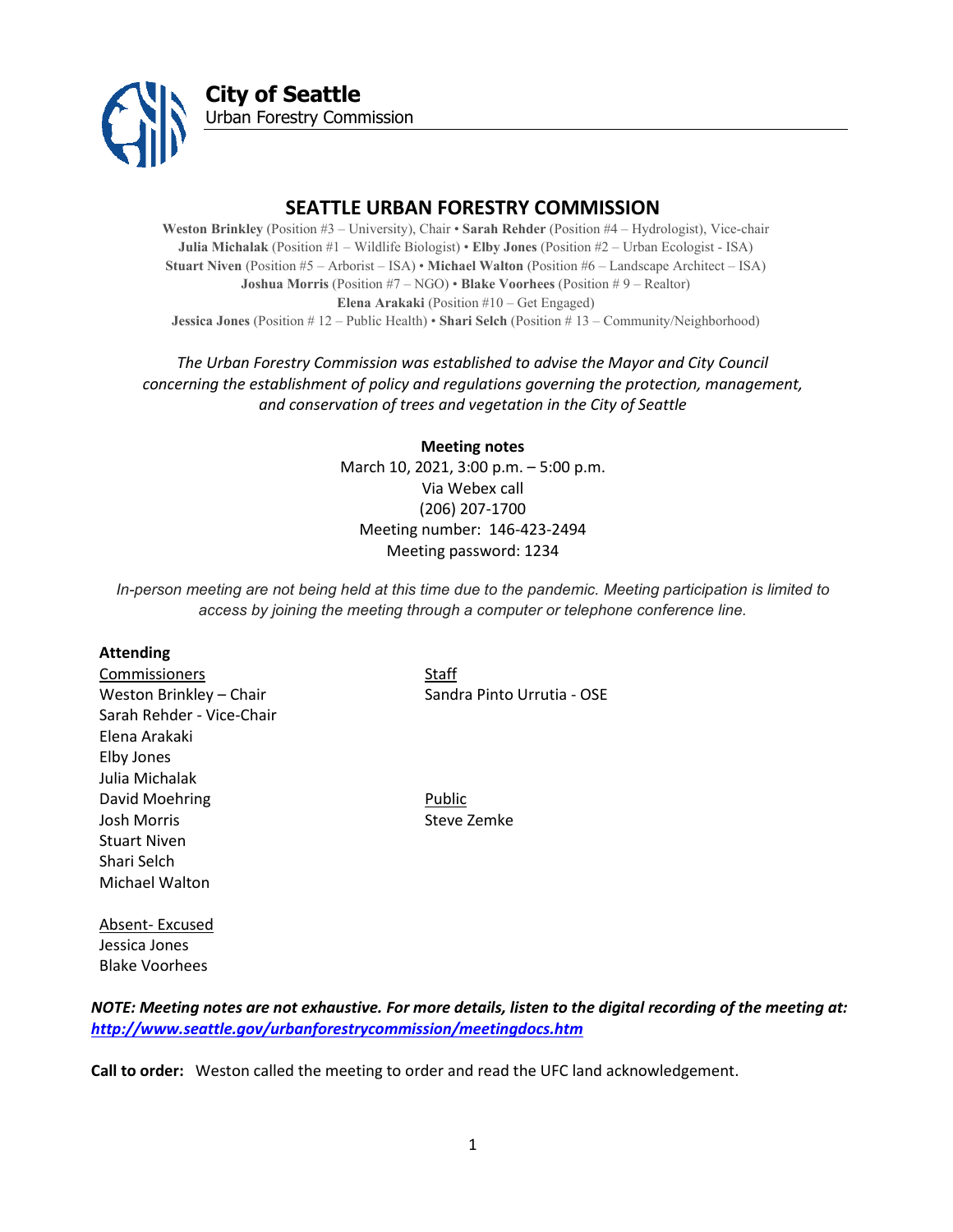**Public comment:** Steve Zemke shared that at the last Council Land Use and Neighborhoods (LUN) committee meeting, SDCI director Nathan Torgelson presented SDCI's top priorities for 2021 and did not mention tree regulations updates as part of the work SDCI is doing this year.

#### **Chair report:** None

#### **SDCI's Director's Rule 13-2020 – Exceptional Trees**

Commissioners discussed and edited the draft letter of recommendation Stuart put together, agreeing that it would be important to send it out before the next Council LUN committee meeting (March 24) where SDCI and OSE will provide the quarterly report on progress to update tree regulations.

*NOTE: Meeting notes are not exhaustive. For more details, listen to the digital recording of the meeting at: <http://www.seattle.gov/urbanforestrycommission/meetingdocs.htm>*

**ACTION: A motion to approve the draft letter of recommendation as amended was made, seconded, and approved.** 

Sandra will clean up the letter and deliver it.

Meeting chat:

from David Moehring to everyone: 3:29 PM

Many arborist reports (over 80% i have seen for multi-family or single-family residential), do not show photos of trees indicated to be of fair or poor health. Occasionally the SDCI arborist will notice species and tree DBH mistakes in these reports. Also, should the referenced Aug 12 Seattle UFC letter be attached to the new letter when sent out?

from Steve Zemke to everyone: 3:30 PM The 24 inches fits with the requirement during development that all exceptional trees and trees 24" DSH and larger must be replaced. SMC 25.11.090

from Steve Zemke to everyone: 3:33 PM Maybe it would help if someone sumarized the issues that SDCI is saying are of concern and address them.

from Steve Zemke to everyone: 3:38 PM mittigation is in SMC 25.11.090 - trees 24" DBH and exceptional trees need to be replaced. Is city going to replace these trees for free? if they cannot be replaced on site.

from Steve Zemke to everyone: 3:41 PM

Read section 4 I do not see what the problem is. It is required by SMC 25.11 for all exceptional trees and trees 24" DSH removed during development to be replaced.

from Steve Zemke to everyone: 3:53 PM

I urge you be careful in specifically removing things from the draft because they will then use the UFC as agreeing to limit provisions in this draft. It seems there has been very imprecise clarification of the specific concerns that SDCI has come up with.

from Steve Zemke to everyone: 3:58 PM Current Director's Rule has been there for 13 years.

from Steve Zemke to everyone: 4:01 PM I would use "additional legal review" which seems to be the issue.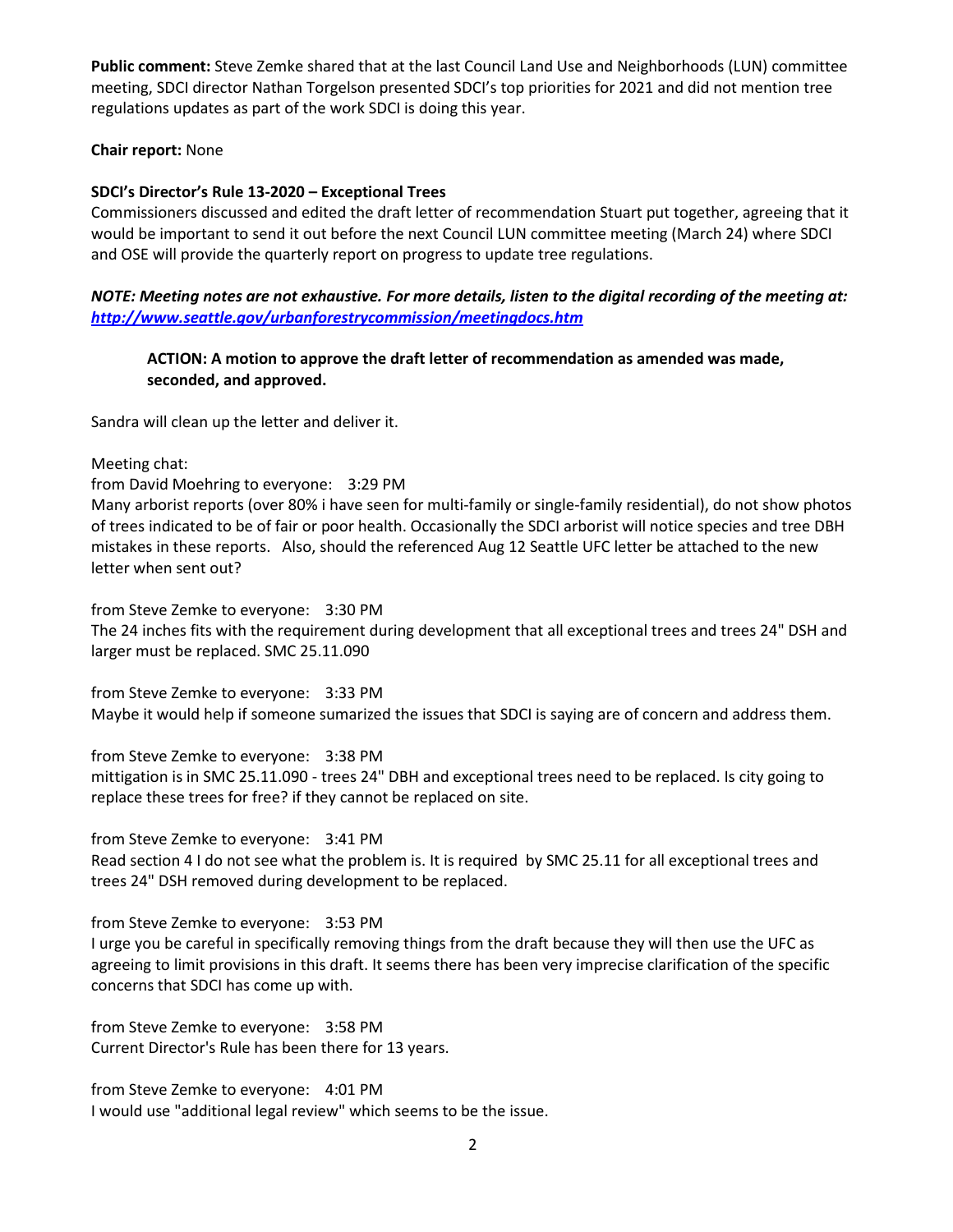from Steve Zemke to everyone: 4:14 PM

In the future it would be good to get in writing what the specific concernes are by SDCI in writing. It would make it a lot easier to respond.to specific concerns.

from David Moehring to everyone: 4:14 PM Suggestion: "why now..." https://www.seattle.gov/Documents/Departments/UrbanForestryCommission/2018/2018docs/TreeExecOrd er2017-11FINAL.pdf

from David Moehring to everyone: 4:15 PM

As the Seattle Mayor [Tim Burgess] issued Executive Order 2017-11 in October 2017 which directed City Departments to "improve departmental coordination, strengthen enforcement, and adopt new rules and regulations to improve and expand protections for Seattle's urban trees and canopy coverage", the Urban Forestry Commission would like to emphasis the importance on the City Council and City Departments to act immediately as directed in the Order.

Sections 2 and 3 of the Order was explicit about creating an [updated] SDCI Director's Rule for multiple objectives.

https://www.seattle.gov/Documents/Departments/UrbanForestryCommission/2018/2018docs/TreeExecOrd er2017-11FINAL.pdf

from mwalton to everyone: 4:24 PM I need to jump out a little early today, this is shaping up nicely- continue to do good work!

from Steve Zemke to everyone: 4:34 PM Should include " and any tree 24" DSH and larger" in last item which is how current ordinance reads

from Sandra Pinto Urrutia to everyone: 4:37 PM

Comment from Tina: The reason for exclusion is they fail at a relatively young age, around 50 to 75 years. Sometimes even sooner. However they shouid be retained in greenbelts or wild areas. Tina

from Sandra Pinto Urrutia to everyone: 4:38 PM Tina's comment applies to cottonwood and alder

from Julia Michalak to everyone: 4:39 PM Thanks Tina and others for the explanations.

from David Moehring to everyone: 4:41 PM "...conifers to support Seattle's natural habitats..."

#### **Committees scope and membership discussion:** This item was moved to the next meeting.

**Public comment:** Steve Zemke recommended using a table to organize the issues that have been agreed upon and those that are being re-considered due to concerns. This could be a useful tool to make it easier to handle future UFC work.

**Adjourn:** Weston adjourned the meeting.

**Public input: (see next page and posted notes)**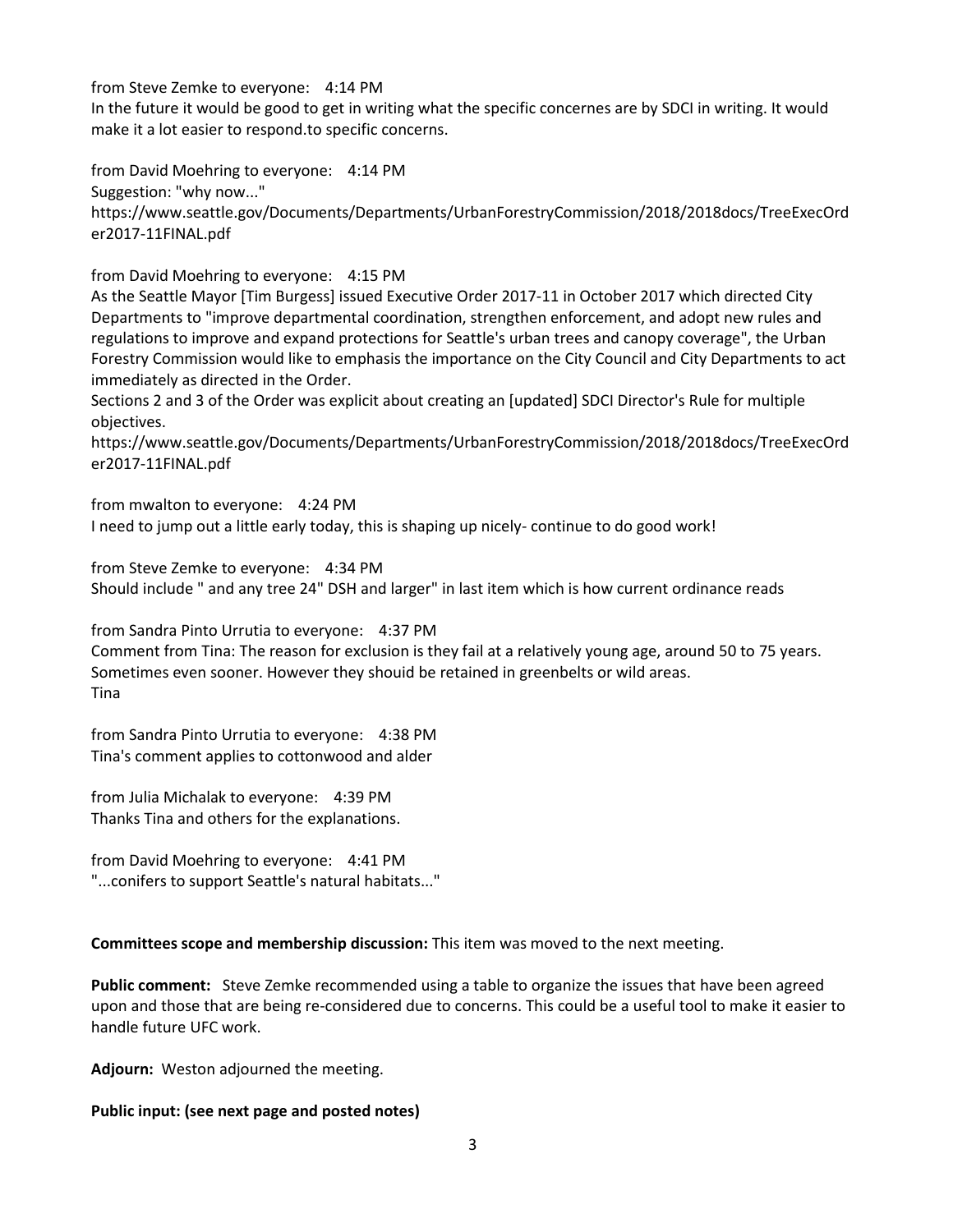**From:** Cynthia Slate <cynthiaslate@gmail.com> **Sent:** Monday, March 8, 2021 5:31 PM **To:** Pinto Urrutia, Sandra <Sandra.PintoUrrutia@seattle.gov> **Subject:** 30% canopy goal

**CAUTION: External Email**

The City of Seattle's goal of 30% canopy, ignores the inequality in tree canopy and pollutants between neighborhood.

We first need to focus on getting BIPOC and poorer communities 30% tree canopy. In communities with high pollutants like auto body shops, other polluting industries, we need to commit to building a robust 35 to 40 % canopy with a high percent of conifers, to counter the risk associated with living in areas with high pollutants.

Also, many lower income housing is either on arterials or adjacent to two arterials. Yet many of these streets and neighborhoods have poor tree cover. Whenever possible we need to concentrate tree growth near lower income housing and large arterials.

Reaching a goal of 30% canopy, city-wide, while not concentrating that growth in BIPOC, and lower income communities, or near high polluting arterials is misguided and could exacerbate canopy inequality.

Thank you,

#### Cynthia

**From:** Tina Cohen <tina@tinacohen.com> **Sent:** Tuesday, March 9, 2021 8:14 AM **To:** Pinto Urrutia, Sandra <Sandra.PintoUrrutia@seattle.gov> **Subject:** UFC letter regarding draft DR 13-2020

#### **CAUTION: External Email**

#### To the UFC:

To clarify: I urge you to close the Hazard loophole that allows tree removal if *after development* it won't survive. This is circular reasoning. Development needs to be modified to safely allow tree retention. The code 25.11 might need to be changed.

Please see SECTION 3: EXCEPTIONAL TREE REMOVAL 1.TreeRisk Assessment Required for Tree Removal

The tree risk assessment must conclude that the exceptional tree is a "high" risk hazard using the tree risk assessment methodology and criteria established by the International Society of Arboriculture (ISA) due to one or more of the following: • **When development is proposed and allowed per Chapter 25.11, the likelihood of survival after construction.**

Again, thanks for considering my concerns. In my experience this loophole has allowed many removals.

I assume I'ill be blocked from attending the WebEx meeting as I was previously, but I'll try to listen on my phone.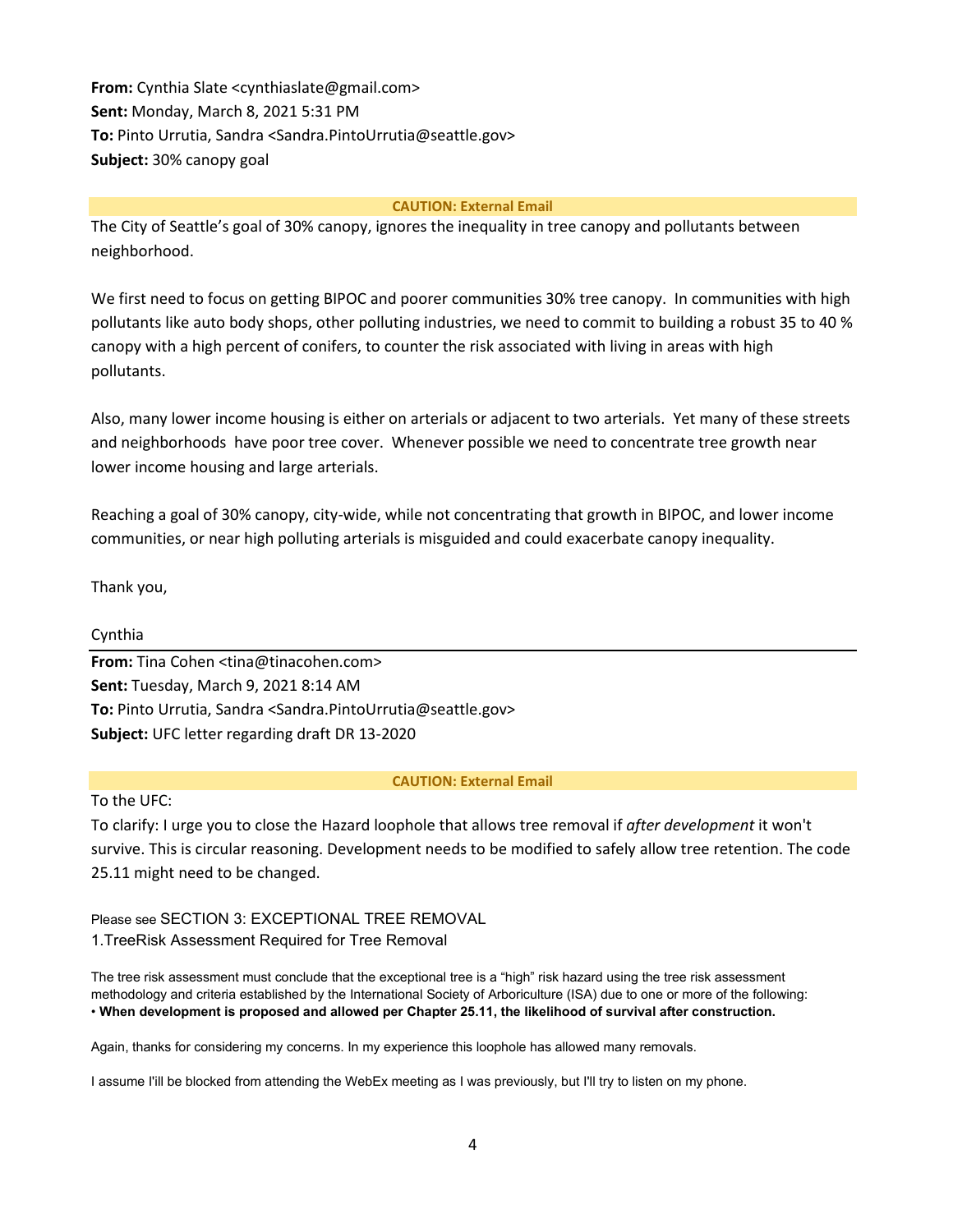Tina Cohen, ISA Certified Arborist #PN0245A ISA Tree Risk Assessment Qualified Member American Society of Consulting Arborists Registered Consulting Arborist #473, **retired**

**---**

**From:** SeattleUFC8 <SeattleUFC8@protonmail.com> **Sent:** Wednesday, March 10, 2021 8:13 AM **To:** Pinto Urrutia, Sandra <Sandra.PintoUrrutia@seattle.gov> **Subject:** 400 Queen Anne Street Tree-- Evaluation Outcome

#### **CAUTION: External Email**

# Forwarding about a large street tree to be removed with limbs projecting over the property line.

Harrison Street between Queen Anne Avenue North and 1st Ave North, three trees are scheduled to be removed, (Record SDOTTREE0001040) (attached as a PDF). They are being removed to enable a private construction project. One of the trees is a Healthy Sycamore

The tree (London Plane)with an approx diameter of 40 inches - perhaps 50-60 years old.

Sent using the mobile mail app

Forwarded email

From: "Janice Terrell" [<3terrell@gmail.com>](mailto:3terrell@gmail.com) Date: March 8, 2021

To: [dmoehring@consultant.com](mailto:dmoehring@consultant.com)

Cc:

Subject: Fwd: 400 Queen Anne Street Tree-- Evaluation Oucome Dear David,

I received this email a few days ago. I am forwarding this to you regarding the Sycamore tree at 400 Queen Anne Avenue North at Harrison Street. I thought you would want to know.

Sadly..,

Janice

Sent from my iPhone

Begin forwarded message: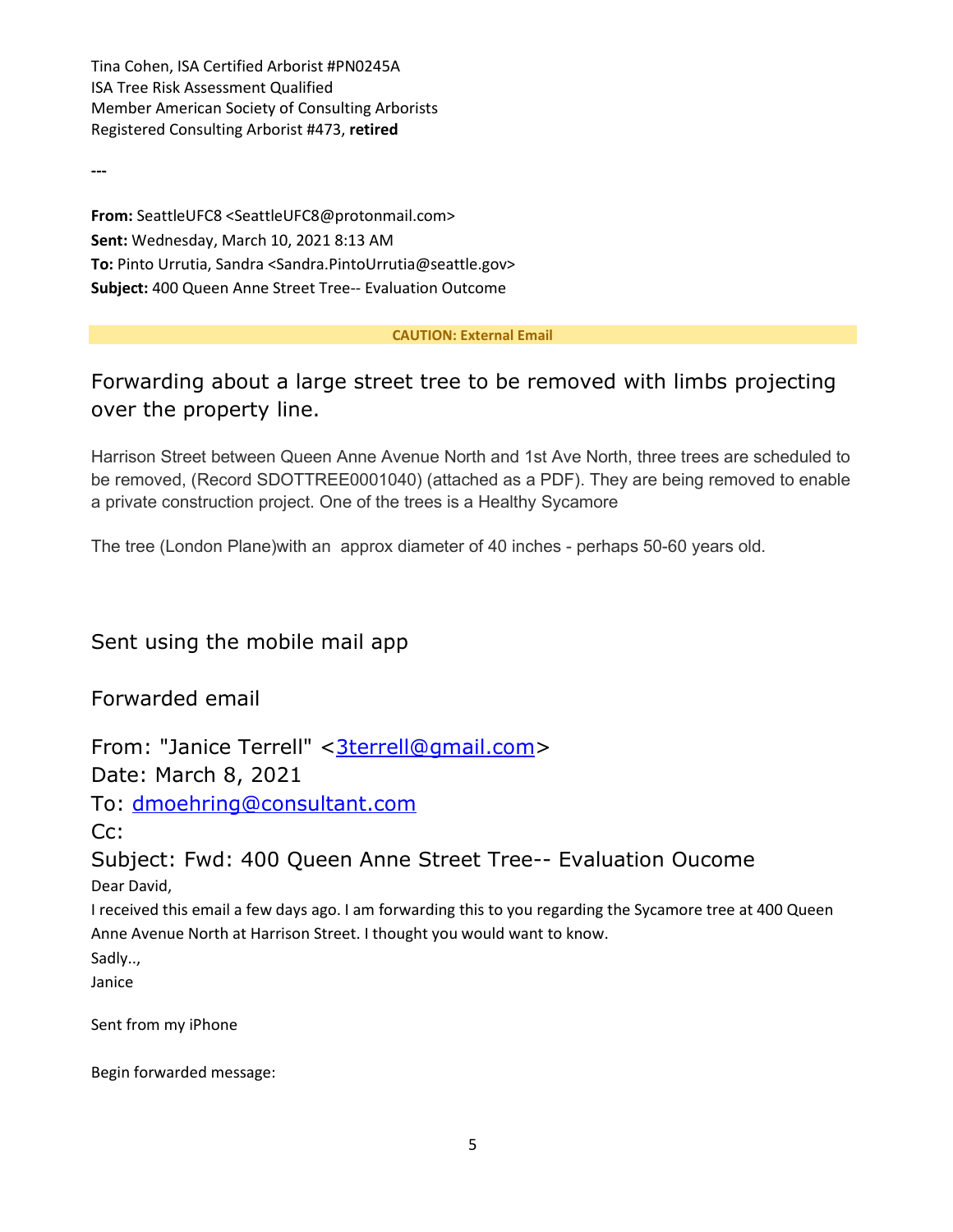From: "Dewald, Shane" [<Shane.Dewald@seattle.gov>](mailto:Shane.Dewald@seattle.gov)

**Date:** March 3, 2021 at 15:16:35 PST

To: "An, Noah" [<Noah.An@seattle.gov>](mailto:Noah.An@seattle.gov), "Thaler, Toby" [<Toby.Thaler@seattle.gov>](mailto:Toby.Thaler@seattle.gov), Andrew Macdonald [<amacdonald@continentalproperties-inc.com>](mailto:amacdonald@continentalproperties-inc.com), "Roberts, Ben" [<Ben.Roberts@seattle.gov>](mailto:Ben.Roberts@seattle.gov) **Cc:** "Postlewait, Christina" [<Christina.Postlewait@Seattle.gov>](mailto:Christina.Postlewait@Seattle.gov), "Larsen, Shauna" [<Shauna.Larsen@seattle.gov>](mailto:Shauna.Larsen@seattle.gov), "Dawson, Parker" [<Parker.Dawson@seattle.gov>](mailto:Parker.Dawson@seattle.gov), "Pinto Urrutia, Sandra" [<Sandra.PintoUrrutia@seattle.gov>](mailto:Sandra.PintoUrrutia@seattle.gov), Weston Brinkley [<weston@streetsoundsecology.com>](mailto:weston@streetsoundsecology.com), ["3terrell@gmail.com"](mailto:3terrell@gmail.com) [<3terrell@gmail.com>](mailto:3terrell@gmail.com), DOT\_SeattleTrees [<Seattle.Trees@seattle.gov>](mailto:Seattle.Trees@seattle.gov), "Markovich, Joe" [<Joe.Markovich@seattle.gov>](mailto:Joe.Markovich@seattle.gov), "Morgan, Darren" [<Darren.Morgan@seattle.gov>](mailto:Darren.Morgan@seattle.gov) **Subject: RE: 400 Queen Anne Street Tree-- Evaluation Oucome**

Thank you, Noah!

I made the same mistake back in January. Very embarrassing!!

Most appreciate your help to forward!

~shane

#### From: An, Noah [<Noah.An@seattle.gov>](mailto:Noah.An@seattle.gov)

**Sent:** Wednesday, March 03, 2021 2:23 PM

**To:** Dewald, Shane [<Shane.Dewald@seattle.gov>](mailto:Shane.Dewald@seattle.gov); Thaler, Toby [<Toby.Thaler@seattle.gov>](mailto:Toby.Thaler@seattle.gov); Andrew Macdonald <**amacdonald@continentalproperties-inc.com**>; Roberts, Ben [<Ben.Roberts@seattle.gov>](mailto:Ben.Roberts@seattle.gov) **Cc:** Postlewait, Christina [<Christina.Postlewait@Seattle.gov>](mailto:Christina.Postlewait@Seattle.gov); Larsen, Shauna [<Shauna.Larsen@seattle.gov>](mailto:Shauna.Larsen@seattle.gov); Dawson, Parker [<Parker.Dawson@seattle.gov>](mailto:Parker.Dawson@seattle.gov); Pinto Urrutia, Sandra [<Sandra.PintoUrrutia@seattle.gov>](mailto:Sandra.PintoUrrutia@seattle.gov); Weston Brinkley [<weston@streetsoundsecology.com>](mailto:weston@streetsoundsecology.com); [3terrell@gmail.com;](mailto:3terrell@gmail.com) DOT\_SeattleTrees [<Seattle.Trees@seattle.gov>](mailto:Seattle.Trees@seattle.gov); Markovich, Joe [<Joe.Markovich@seattle.gov>](mailto:Joe.Markovich@seattle.gov); Morgan, Darren [<Darren.Morgan@seattle.gov>](mailto:Darren.Morgan@seattle.gov) **Subject:** RE: 400 Queen Anne Street Tree-- Evaluation Oucome

I believe this was intended for Toby Thaler, but his email was misspelled, so I'm adding him. Thanks.

From: Dewald, Shane [<Shane.Dewald@seattle.gov>](mailto:Shane.Dewald@seattle.gov)

**Sent:** Wednesday, March 3, 2021 2:21 PM

To: [toby.taylor@seattle.gov;](mailto:toby.taylor@seattle.gov) Andrew Macdonald [<amacdonald@continentalproperties-inc.com>](mailto:amacdonald@continentalproperties-inc.com); Roberts, Ben [<Ben.Roberts@seattle.gov>](mailto:Ben.Roberts@seattle.gov)

**Cc:** Postlewait, Christina [<Christina.Postlewait@Seattle.gov>](mailto:Christina.Postlewait@Seattle.gov); Larsen, Shauna [<Shauna.Larsen@seattle.gov>](mailto:Shauna.Larsen@seattle.gov); An, Noah [<Noah.An@seattle.gov>](mailto:Noah.An@seattle.gov); Dawson, Parker [<Parker.Dawson@seattle.gov>](mailto:Parker.Dawson@seattle.gov); Pinto Urrutia, Sandra [<Sandra.PintoUrrutia@seattle.gov>](mailto:Sandra.PintoUrrutia@seattle.gov); Weston Brinkley [<weston@streetsoundsecology.com>](mailto:weston@streetsoundsecology.com); [3terrell@gmail.com;](mailto:3terrell@gmail.com) DOT\_SeattleTrees [<Seattle.Trees@seattle.gov>](mailto:Seattle.Trees@seattle.gov); Markovich, Joe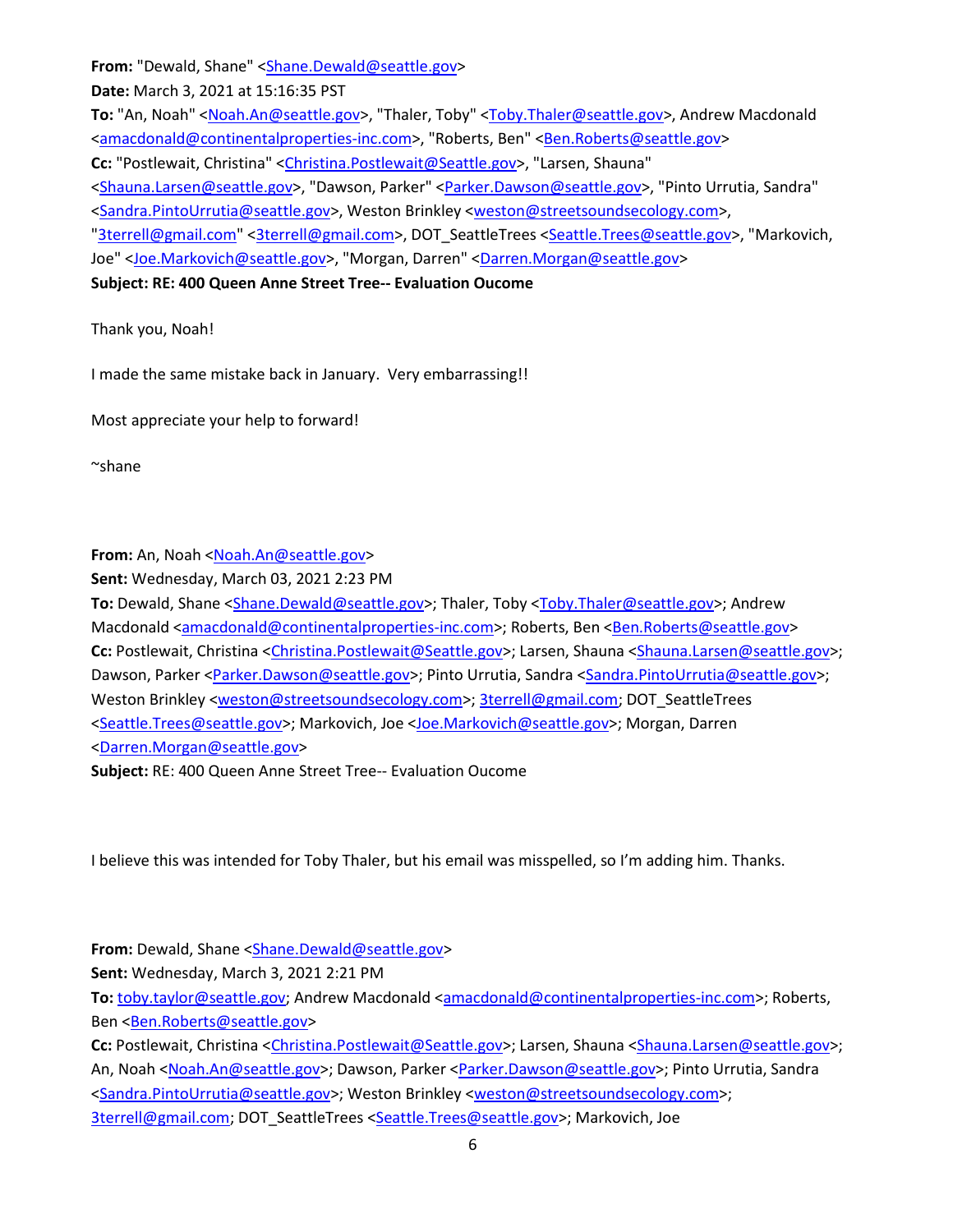#### Toby,

After nearly two full months since my previous communication with you (below) regarding the removal of the Sycamore tree at the 400 Queen Anne project site. A canopy assessment has been undertaken to better understand the tree condition after the loss of a very large structural limb due to a windstorm event last year. The canopy assessment did not identify a specific cause for the failure of this large limb as we thought it might. That said, the extent of limb removal to achieve clearance at the property line for the building design (with additional stories above the existing structure already approved for construction on site) significantly exceeds industry standards for pruning. The extent is best described as a "partial removal".

By this, I mean that tree condition will not rebound, it will continue to deteriorate until removal is a must from a public safety standpoint. This is not considered a successful retention but rather an investment that can delay removal, not an investment in a goal to achieve a rebound in vigor that regenerates healthy, sound branch structure to support new growth of small limbs and leaves-- in time to sustain the structural and feeder roots necessary for successful retention.

Coordination has been set with the design team and contractor to ensure that larger than standard caliper stock will be provided as replacement street trees, installed in the existing, retained soil developed over many years –the number of years that existing trees have been growing in the project ROW-- to support the healthy growth and longevity of the replacement trees. The installation will include automatic irrigation for trees an associated planted areas in the ROW and all improvements will be the responsibility of the property owner to sustain for the useful life of the structure constructed on site.

The tree posting is going up for this tree with the information on restoration requirements on the posting notice (see attached). If you have questions please do feel free to respond to this message. SDOT Urban Forestry appreciates your interest in the retention of this tree.

It is the interest of citizens in the work that we do that makes the work rewarding even when we cannot retain a specific tree.

We, Ben Roberts and I do our best to seek the best outcome with the future health of the neighborhood our priority.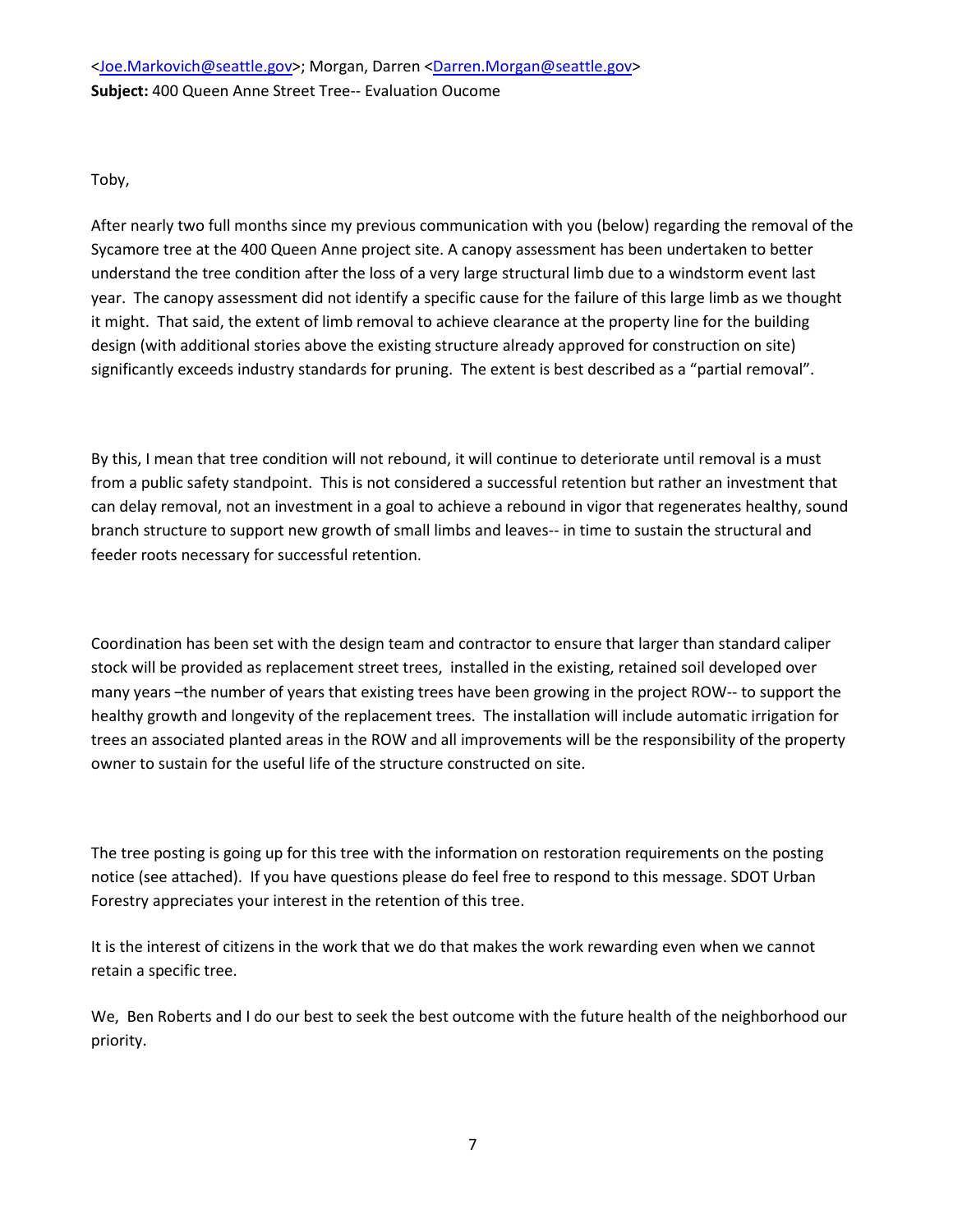

Shane E. DeWald, PLA

Senior Landscape Architect

Seattle Department of Transportation / Urban Forestry

[shane.dewald@seattle.gov](mailto:shane.dewald@seattle.gov)

**From:** Dewald, Shane

**Sent:** Tuesday, January 05, 2021 3:36 PM

To: [toby.taylor@seattle.gov;](mailto:toby.taylor@seattle.gov) Andrew Macdonald [<amacdonald@continentalproperties-inc.com>](mailto:amacdonald@continentalproperties-inc.com); Roberts, Ben [<Ben.Roberts@seattle.gov>](mailto:Ben.Roberts@seattle.gov)

**Cc:** Postlewait, Christina [<Christina.Postlewait@Seattle.gov>](mailto:Christina.Postlewait@Seattle.gov); Larsen, Shauna [<Shauna.Larsen@seattle.gov>](mailto:Shauna.Larsen@seattle.gov); [noah.an@seattle.gov;](mailto:noah.an@seattle.gov) [parker.dawson@seattle.gov;](mailto:parker.dawson@seattle.gov) Pinto Urrutia, Sandra

[<Sandra.PintoUrrutia@seattle.gov>](mailto:Sandra.PintoUrrutia@seattle.gov); Weston Brinkley [<weston@streetsoundsecology.com>](mailto:weston@streetsoundsecology.com);

[3terrell@gmail.com;](mailto:3terrell@gmail.com) DOT\_SeattleTrees [<Seattle.Trees@seattle.gov>](mailto:Seattle.Trees@seattle.gov); Markovich, Joe

[<Joe.Markovich@seattle.gov>](mailto:Joe.Markovich@seattle.gov); Morgan, Darren [<Darren.Morgan@seattle.gov>](mailto:Darren.Morgan@seattle.gov)

**Subject:** RE: Healthy Sycamore tree --Scheduled for Condition Assessment & Pruning for Construction

Toby et.al.,

Please see the attached posting notice for Evaluation for Retention / Protection of the London Plane Tree at 400 Queen Anne. This notice is on its way, to be in place on the tree this afternoon.

Project Manager, Andrew MacDonald (added recipient of this message sent to you) will be scheduling:

- 1. The services of a qualified consulting arborist to conduct a thorough canopy assessment to confirm tree health, branch structure, signs of decay &/ or defects. This assessment is important as the first step to confirm that the tree meets typical standards for public safety in the ROW.
- 2. The services of a Registered Tree Service Provider approved by SDOT Urban Forestry to perform pruning of trees in the street ROW. Pruning for standard ROW clearances over street and sidewalk along with construction clearances necessary to construct the project on the abutting private property (see rough illustration in the  $2<sup>nd</sup>$  image on the posting notice).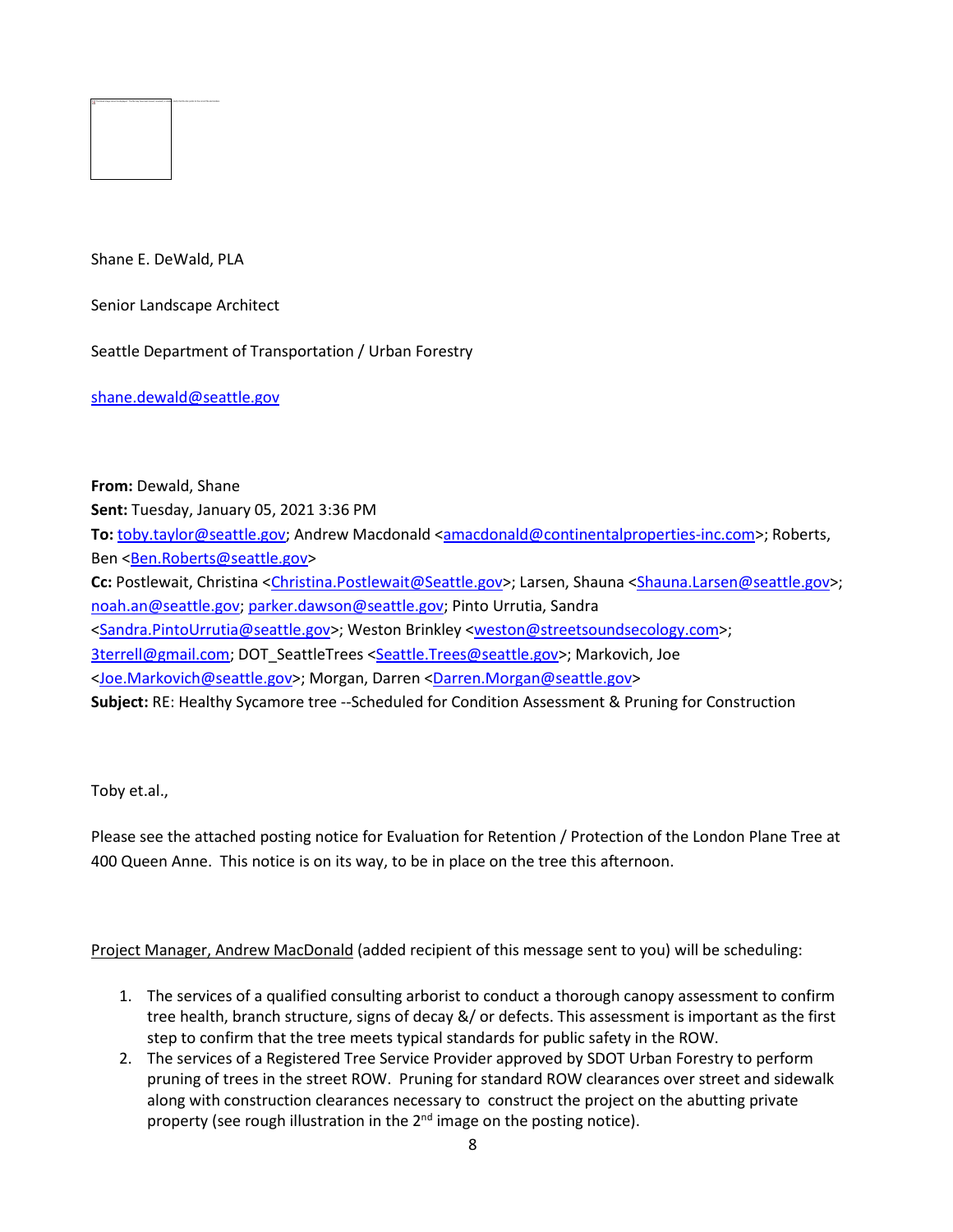All pruning will be subject to field review by an SDOT Urban Forester –Ben Roberts expected to be the lead for this task.

The goal is to retain as much of the tree canopy as feasible --the minimum necessary for construction on the private property side of the ROW line. The SDOT UF standard does not allow pruning of structural limbs for temporary purposes --such as scaffolding or temporary equipment access—and that will be the case for this site.

I look forward to an outcome after pruning that is comparable to similar examples of clearance pruning for new construction elsewhere in the Queen Anne neighborhood. These previous projects are the basis for the direction we have given to the project to work with us and with the community toward tree preservation as a shared interest.

Shane E. DeWald, Senior Landscape Architect

SDOT Maintenance Operations and Urban Forestry Division

**From:** Dewald, Shane **Sent:** Monday, January 04, 2021 4:22 PM **To:** Toby Thaler [<toby@louploup.net>](mailto:toby@louploup.net) **Cc:** Postlewait, Christina [<Christina.Postlewait@Seattle.gov>](mailto:Christina.Postlewait@Seattle.gov); Larsen, Shauna [<Shauna.Larsen@seattle.gov>](mailto:Shauna.Larsen@seattle.gov); [noah.an@seattle.gov;](mailto:noah.an@seattle.gov) [parker.dawson@seattle.gov;](mailto:parker.dawson@seattle.gov) Pinto Urrutia, Sandra [<Sandra.PintoUrrutia@seattle.gov>](mailto:Sandra.PintoUrrutia@seattle.gov); Weston Brinkley [<weston@streetsoundsecology.com>](mailto:weston@streetsoundsecology.com); [3terrell@gmail.com;](mailto:3terrell@gmail.com) DOT\_SeattleTrees [<Seattle.Trees@seattle.gov>](mailto:Seattle.Trees@seattle.gov); Markovich, Joe [<Joe.Markovich@seattle.gov>](mailto:Joe.Markovich@seattle.gov); Morgan, Darren [<Darren.Morgan@seattle.gov>](mailto:Darren.Morgan@seattle.gov) **Subject:** RE: Healthy Sycamore tree (150 years old) scheduled to be removed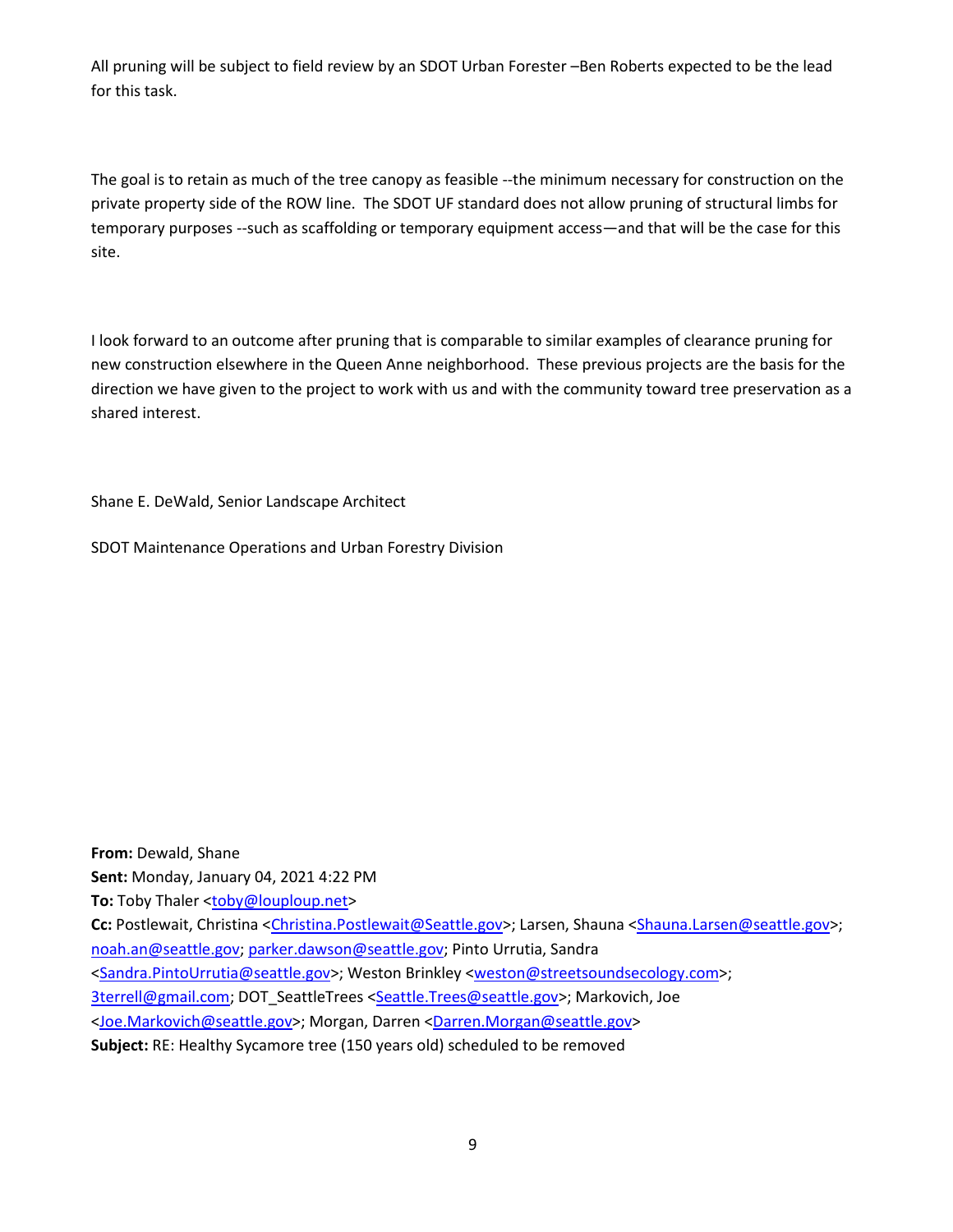#### Toby,

I am sending this message as the SDOT Urban Forestry Senior Landscape Architect and supervisor for SDOT Urban Foresters responsible for evaluation of street trees as a component of Early Design Guidance provided to development applicants for projects like this one in the Queen Anne neighborhood. My direct involvement in the review of this site includes an initial on-site field review with the Landscape Architect of Record and SDOT UF Forester, Ben Roberts, where the recommendation to retain and protect the London Plane tree on Harrison was discussed and expected to be deemed feasible despite the fact that several large limbs would need to be removed to construct the proposed building. This recommendation came into question after the tree was subject to storm damage, presenting a concern from a public safety standpoint and additionally reducing the extent of tree canopy that would remain after construction to promote the future continued growth and vigor over years to come.

The responses received to express concern with the posting notice identifying the proposed removal and replacement of this tree are very important to SDOT. Having received this feedback on the proposal is reason for SDOT Urban Forestry to work further with the applicant's project design team and SDCI to confirm all aspects of the decision. We will further explore the feasibility of retention of this tree in viable condition for public safety and to preserve the benefits so important to respondents and to this neighborhood as a whole.

I expect to be prepared to provide additional detail on this before COB tomorrow.

Thank you so much to you and to those cc'd for the strong interest in this street tree.

Shane E. DeWald, Senior Landscape Architect

SDOT Maintenance Operations and Urban Forestry Division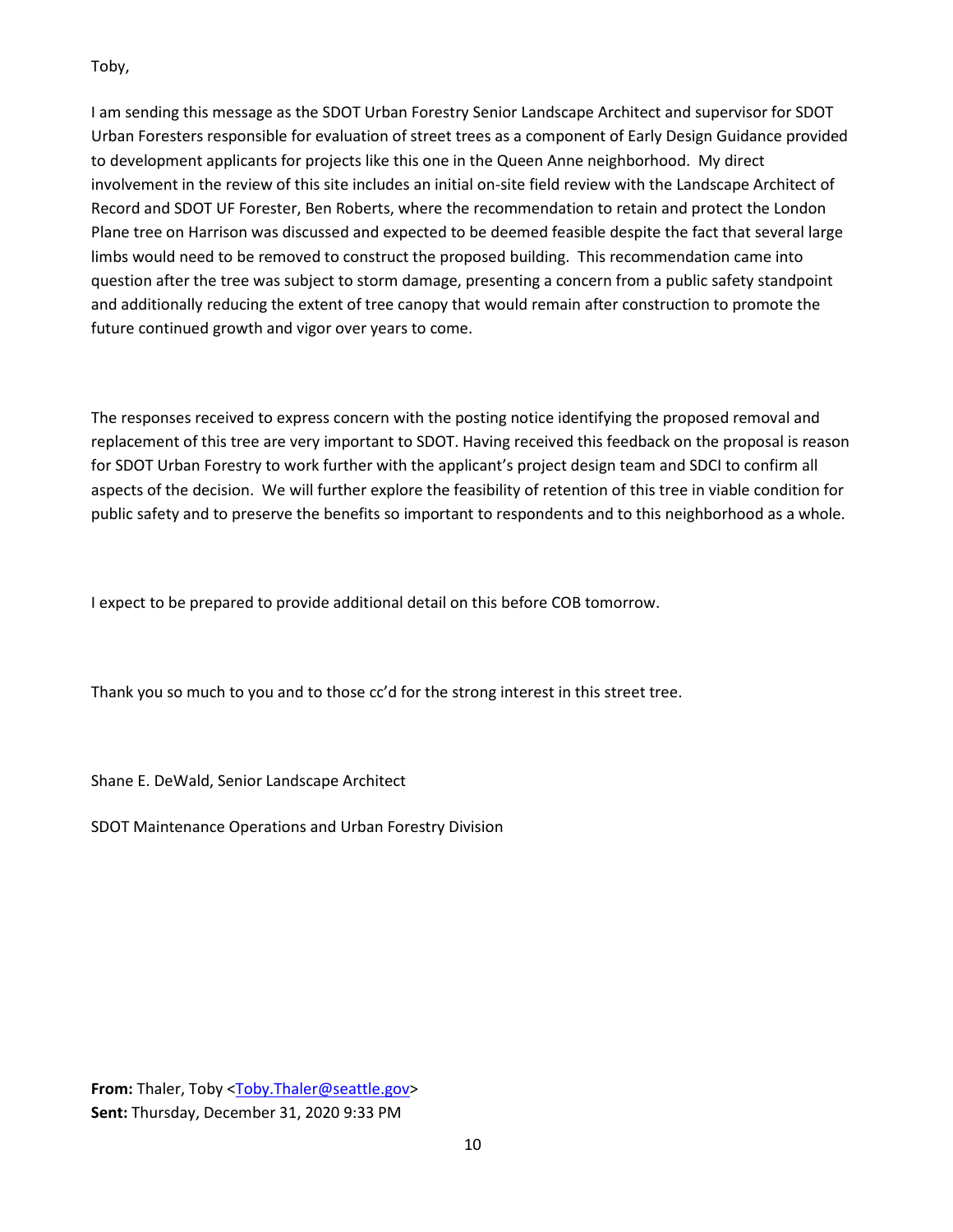To: Postlewait, Christina [<Christina.Postlewait@Seattle.gov>](mailto:Christina.Postlewait@Seattle.gov); Larsen, Shauna [<Shauna.Larsen@seattle.gov>](mailto:Shauna.Larsen@seattle.gov) **Cc:** An, Noah [<Noah.An@seattle.gov>](mailto:Noah.An@seattle.gov); Dawson, Parker [<Parker.Dawson@seattle.gov>](mailto:Parker.Dawson@seattle.gov); DOT\_SeattleTrees [<Seattle.Trees@seattle.gov>](mailto:Seattle.Trees@seattle.gov); Pinto Urrutia, Sandra [<Sandra.PintoUrrutia@seattle.gov>](mailto:Sandra.PintoUrrutia@seattle.gov); Weston Brinkley [<weston@streetsoundsecology.com>](mailto:weston@streetsoundsecology.com); J. Terrell [<3terrell@gmail.com>](mailto:3terrell@gmail.com) **Subject:** Fw: Healthy Sycamore tree (150 years old) scheduled to be removed

I have looked through the EDMS files on this project referenced by J. Terrell and have concerns and questions. Can you please have SDCI and SDOT respond before the City owned exceptional tree in question is removed?

In light of the lack of adequate publicly available supporting documents concerning imminent exceptional tree removal, I suggest that it would be appropriate for SDOT to request a delay by the applicant before action is taken to remove this irreplaceable-in-our-lifetime public asset.

My specific concerns and question:

• I cannot find an arborist's report in the file. The document "SDOTTREE0001040" refers to an arborist, but there is no report supporting tree removal. The DR package contains no explicit information about tree retention or removal, although it is clear from a careful reading that the project plans call for removal of the exceptional public tree.

• The ADR decision does not consider or address two relevant Design Review Guidelines:

# **CS1-D Plants and Habitat**

**CS1-D-1. On-Site Features:** Incorporate on-site natural habitats and landscape elements into project design and connect those features to existing networks of open spaces and natural habitats wherever possible. ...

and

# **DC3-CDesign**

**DC3-C-1. Reinforce Existing Open Space:** Where a strong open space concept exists in the neighborhood, reinforce existing character and patterns of street tree planting, buffers or treatment of topographic changes. ...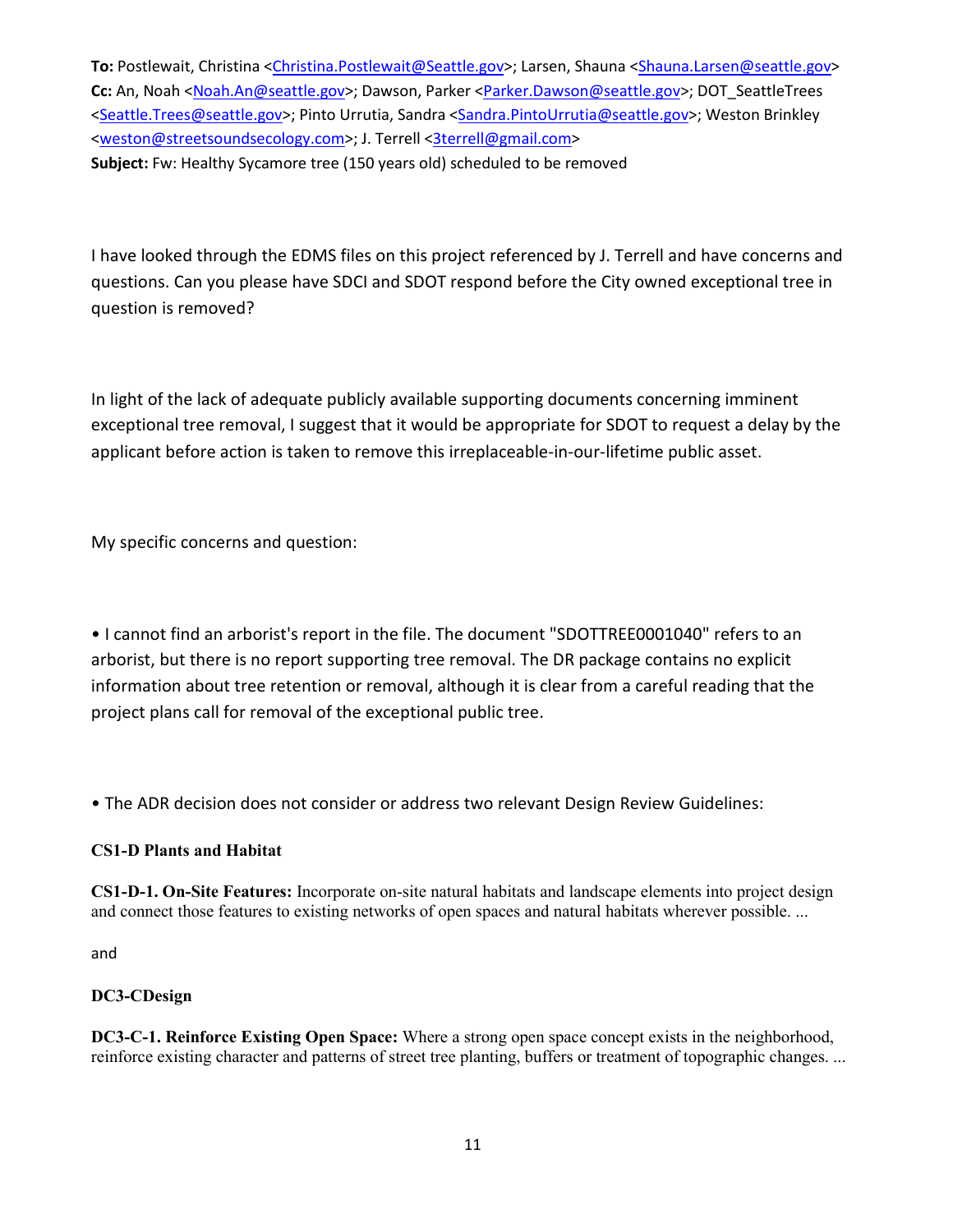• Does SEPA apply to this project? I do not see a checklist or any reference to SEPA in the documents in the publicly available files.

Thank you,

# **Toby Thaler** Legislative Aide to City Councilmember Alex Pedersen, [District](https://www.kingcounty.gov/depts/elections/elections/%7E/media/depts/elections/elections/maps/seattle-city-council-maps/seattle-district-4.ashx) 4 Seattle, Washington Office: 206-640-8804 Direct: 206-256-6267 E-Mail: [toby.thaler@seattle.gov](mailto:toby.thaler@seattle.gov) [www.seattle.gov/council/Pedersen](http://www.seattle.gov/council/Pedersen)

Note: *Any e-mails received on this account may be subject to public disclosure*.

**From:** J. Terrell <**3terrell@gmail.com> Sent:** Wednesday, December 30, 2020 12:17 PM To: LEG\_CouncilMembers [<council@seattle.gov>](mailto:council@seattle.gov) **Subject:** Healthy Sycamore tree (150 years old) scheduled to be removed

**CAUTION: External Email**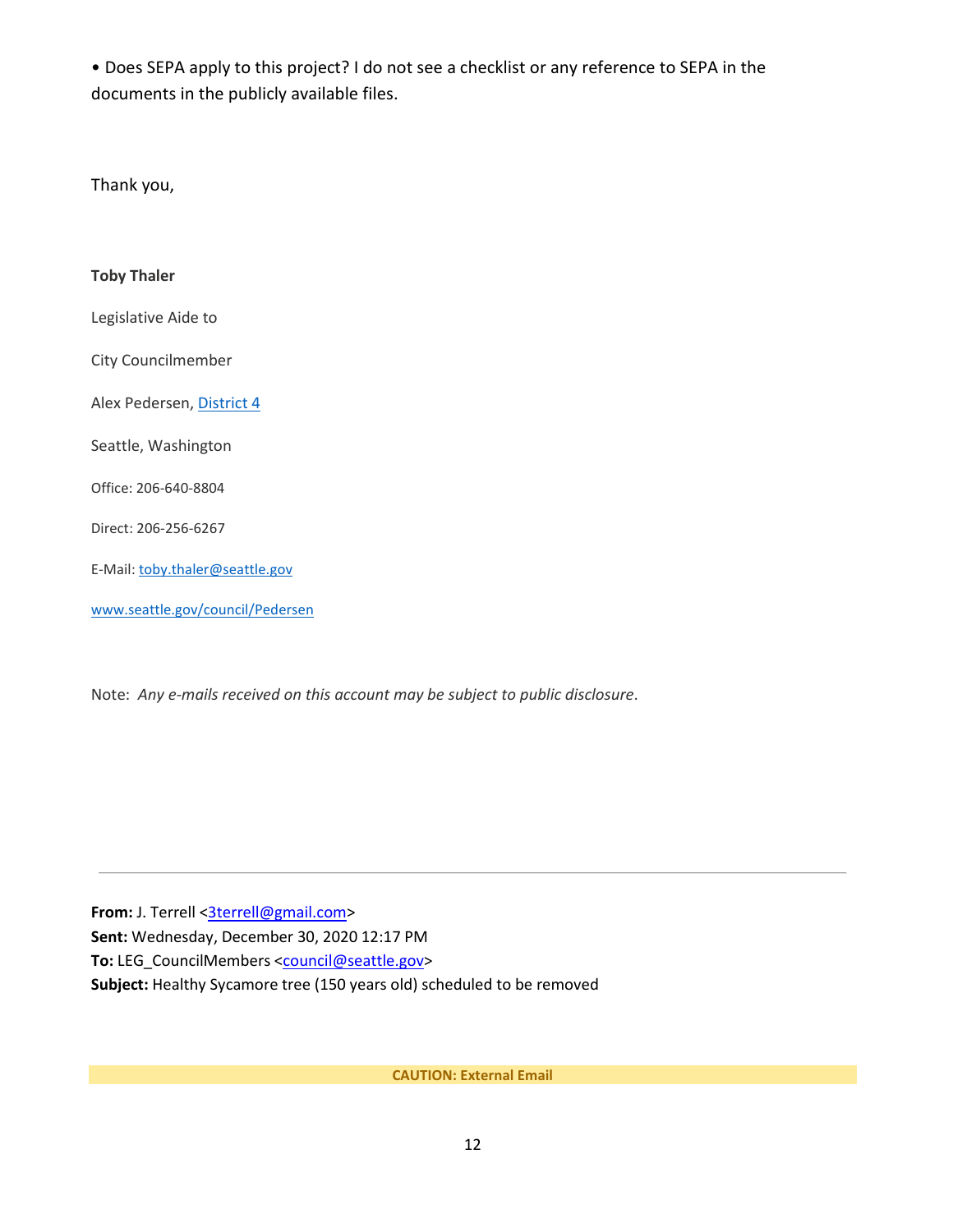Dear Council Members,

On Harrison Street between Queen Anne Avenue North and 1st Ave North, three trees are scheduled to be removed, (Record SDOTTREE0001040) (attached as a PDF). They are being removed to enable a private construction project. One of the trees is a Healthy Sycamore

tree (London Plane)with a diameter of 48 inches and is over 150 years old. They live for 600 years. They have a wide leaf canopy. The trees scheduled to be removed are less than one block from the Climate Pledge Arena.

The notification from SDOT (attached) states incorrectly that it was posted on December 18, 2020. I walk by these trees daily. The notice was posted on the 28th of December 2020. The notice states incorrectly that the tree is unhealthy. The tree is not unhealthy as you can see from the google photo taken in May 2019 (attached).The notification states incorrectly that it cannot be retained due to public construction conflict. This construction project parcel # (DV0337418) is private for profit, not public.

This tree can and should be retained for the people of Seattle and their descendants.

Each of these trees can absorb more than 48 pounds of air pollution and produce at least 260 pounds of oxygen per year. They provide much needed shade in the summer. It would be a great loss to the people of Seattle and all the visitors to the Climate Pledge Arena if these trees are removed.

Can you please help, or forward my email to someone that can help.

Thank you,

Janice Terrell

For further information, please see project (3033479-LU) and (3033395-EG)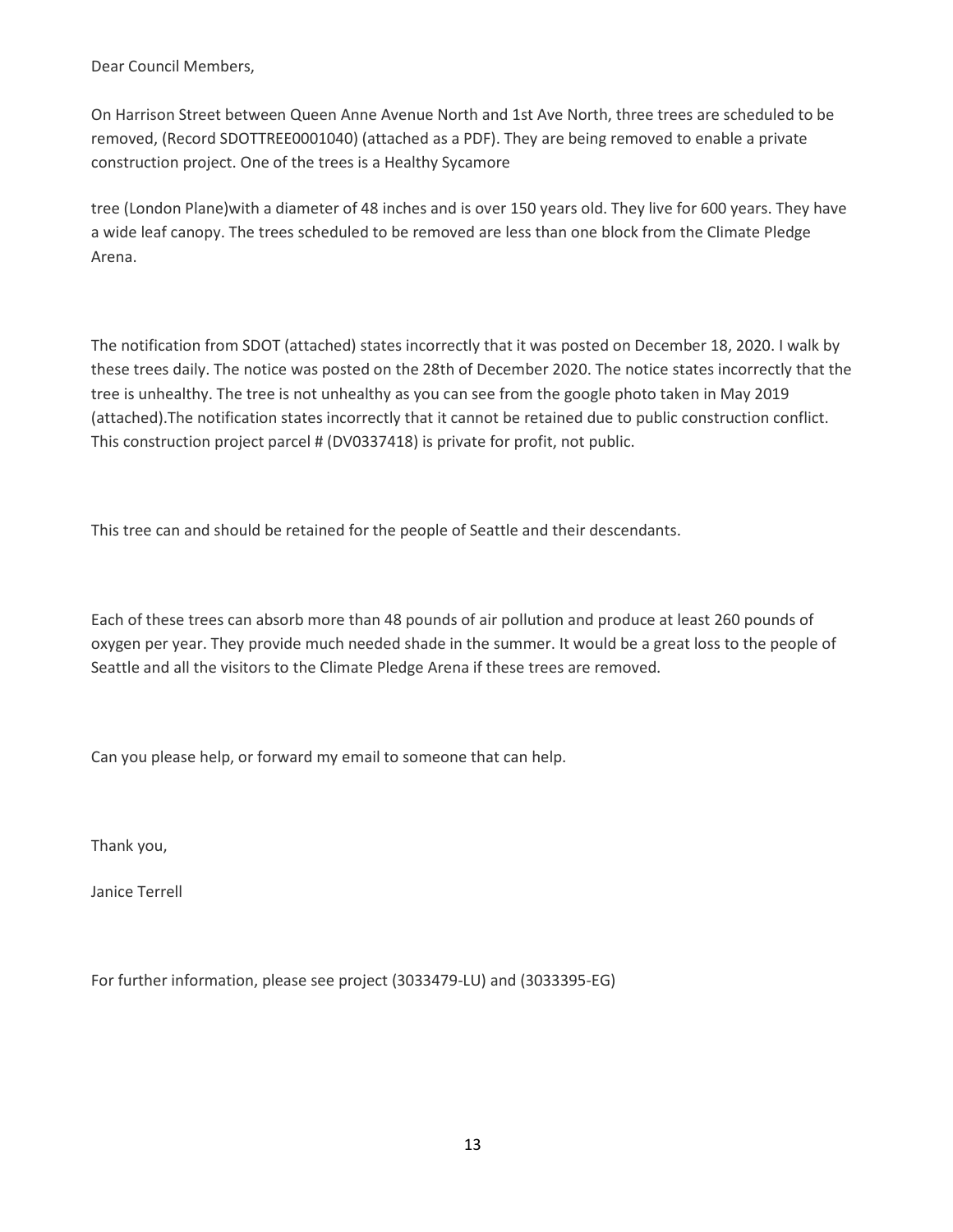The linked image cannot be displayed. The file may have been moved, renamed, or deleted. Verify that the link points to the correct file and location.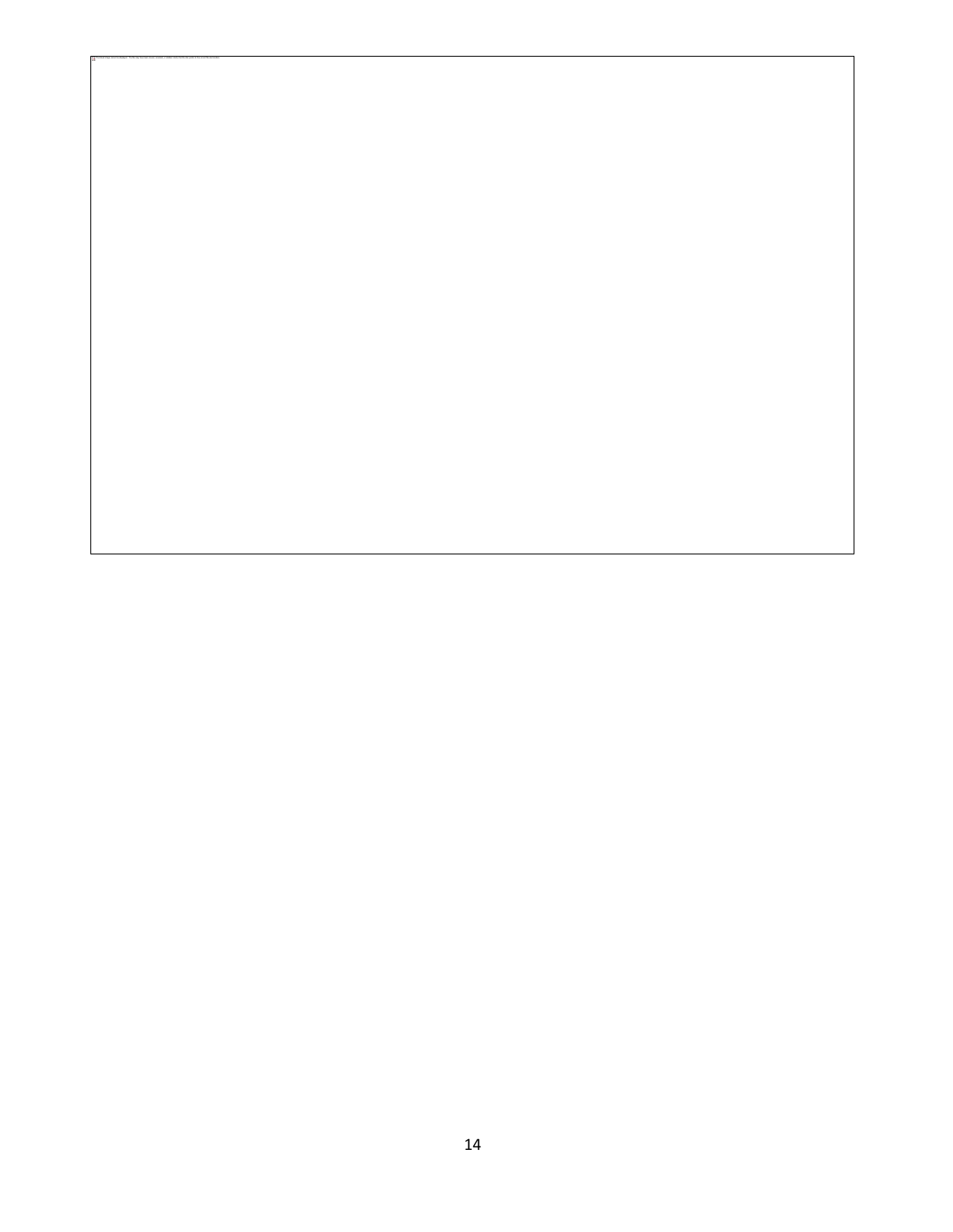15

The linked image cannot be displayed. The file may have been moved, renamed, or deleted. Verify that the link points to the correct file and location.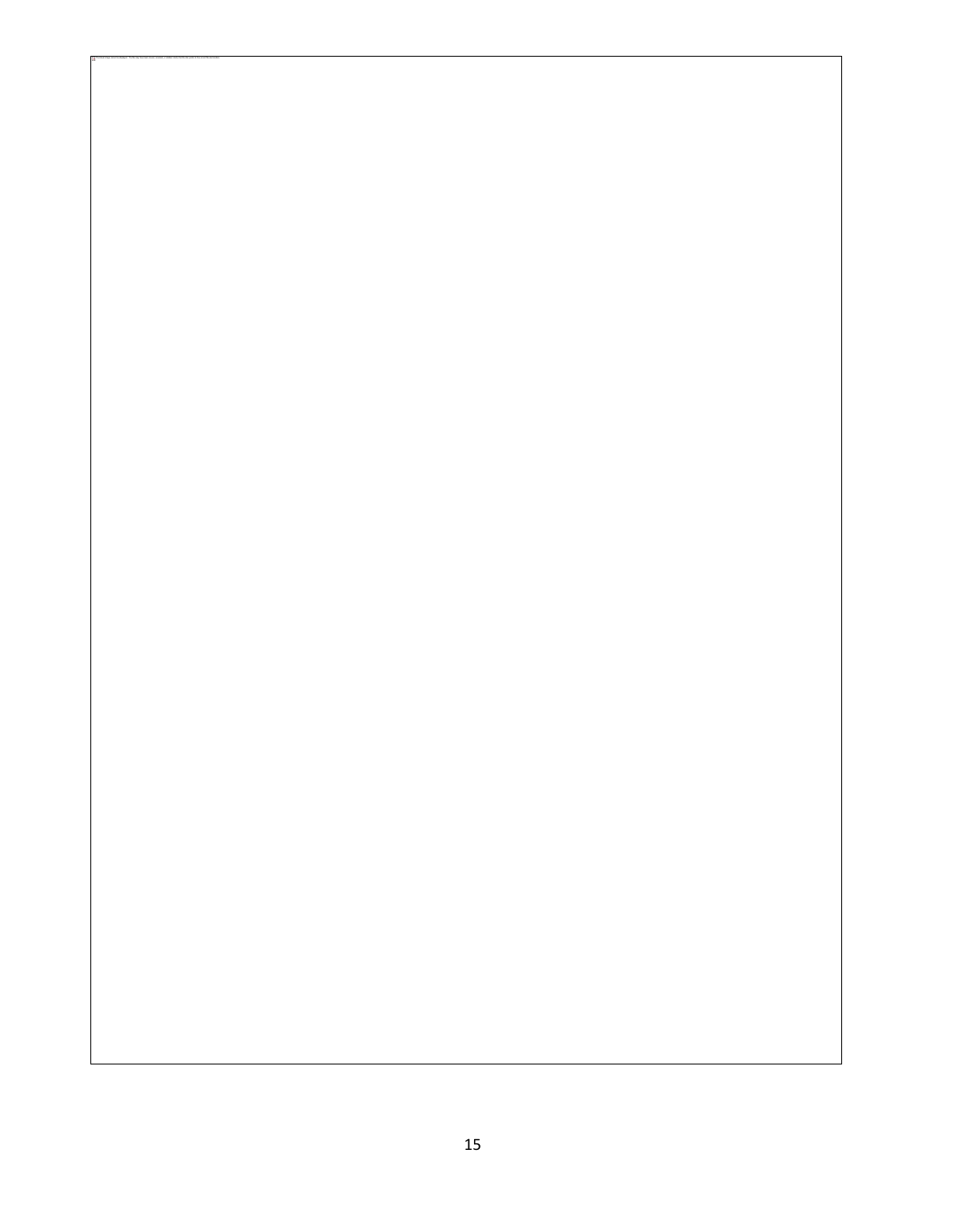**From:** RICHARD ELLISON <climbwall@msn.com> **Sent:** Wednesday, March 10, 2021 9:56 AM **To:** LEG\_CouncilMembers <council@seattle.gov>; Strauss, Dan <Dan.Strauss@seattle.gov>; Pedersen, Alex <Alex.Pedersen@seattle.gov>; Thaler, Toby <Toby.Thaler@seattle.gov>; An, Noah <Noah.An@seattle.gov>; Pinto Urrutia, Sandra <Sandra.PintoUrrutia@seattle.gov> **Subject:** 2021 SDCI Priority Plan does NOT mention Environmental Stewardship

## **CAUTION: External Email**

2021 SDCI Priority Plan does not uphold the Seattle Comprehensive Plan's core value of Environmental Stewardship.

Hello, my name is Richard Ellison. I am a retired community college Adjunct Professor of Biology and Environmental Science, and also a board member of TreePAC, a political action committee for Trees.

The 2021 SDCI Priority Plan does not uphold the Seattle Comprehensive Plan's core value of Environmental Stewardship. "**The Plan's four core values — community, environmental stewardship, economic opportunity and security, and social equity — are key components of sustainability**."

Nothing in the SDCI Plan includes mention of Environmental Protection, Environmental Justice, Planning for Climate Change, nor for the living environment that includes Trees, Wildlife, Clean Air and other critical environmental infrastructure.

SDCI once again ignores updating the Tree Protection Ordinance and Directors Rule. It's not on the 2021 Agenda. It will always be delayed is the SDCI plan.

The City Council keeps waiting on SDCI, the Mayor's Office, for how long? It's been 20 years since it was last updated, been 12 years since the dept has been instructed by the Council for an update, and 1997 since I was on the Councils Urban Forest Task Force.

It's time for the City Council to Take Action by itself and update the Tree Ordinance. The Seattle City Councils own Urban Foresty Commission has a working draft and is happy to assist this Council to make it a reality. It needs no further delays. We can't wait for DCI, or wait for the new mayor to settle in, or for the new elections of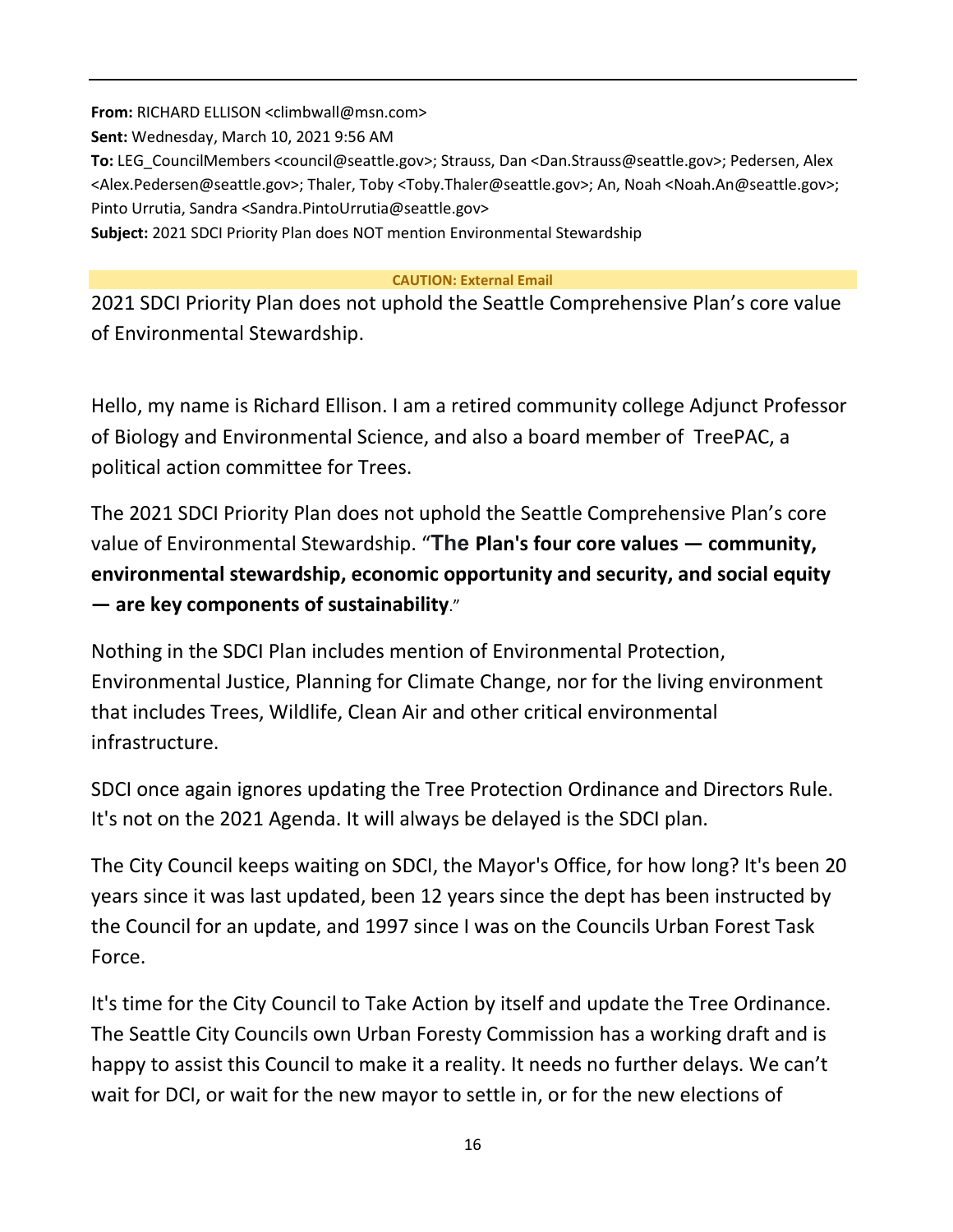Councilmemebers. Please act now with the powers you already have, and stop the stonewalling by SDCI on updating Seattle's Tree Ordinance and Director's Rule.

Thank you,

Richard Ellison

[climbwall@msn.com](mailto:climbwall@msn.com)

**From:** Janet at <janetway@yahoo.com>

**Sent:** Wednesday, March 10, 2021 10:27 AM

**To:** RICHARD ELLISON <climbwall@msn.com>

**Cc:** LEG\_CouncilMembers <council@seattle.gov>; Strauss, Dan <Dan.Strauss@seattle.gov>; Pedersen, Alex <Alex.Pedersen@seattle.gov>; Thaler, Toby <Toby.Thaler@seattle.gov>; An, Noah <Noah.An@seattle.gov>; Pinto Urrutia, Sandra <Sandra.PintoUrrutia@seattle.gov>

**Subject:** Re: 2021 SDCI Priority Plan does NOT mention Environmental Stewardship

# **CAUTION: External Email**

Great letter and testimony!

Janet

Sent from my iPhone

**From:** Susan Nicol <info@email.actionnetwork.org> **Sent:** Wednesday, March 10, 2021 10:39 AM **To:** Pinto Urrutia, Sandra <Sandra.PintoUrrutia@seattle.gov> **Subject:** Please adopt, with amendments, SDCI's Director's Rule 13-2020

# **CAUTION: External Email**

Sandra Pinto de Bader,

Please adopt, with the amendments recommended by the Seattle Urban Forestry Commission, SDCI's Director's Rule 13-2020 (Designation of Exceptional and Significant Trees, Tree Protection, Retention, and Tree Removal during land division, including tree service provider requirements).

Seattle must move forward now, without the delay urged by some, in adopting this updated Director's Rule with the amendments proposed below. This process of increasing protection for our urban forest was first proposed by the Seattle City Council 12 years ago and is long overdue.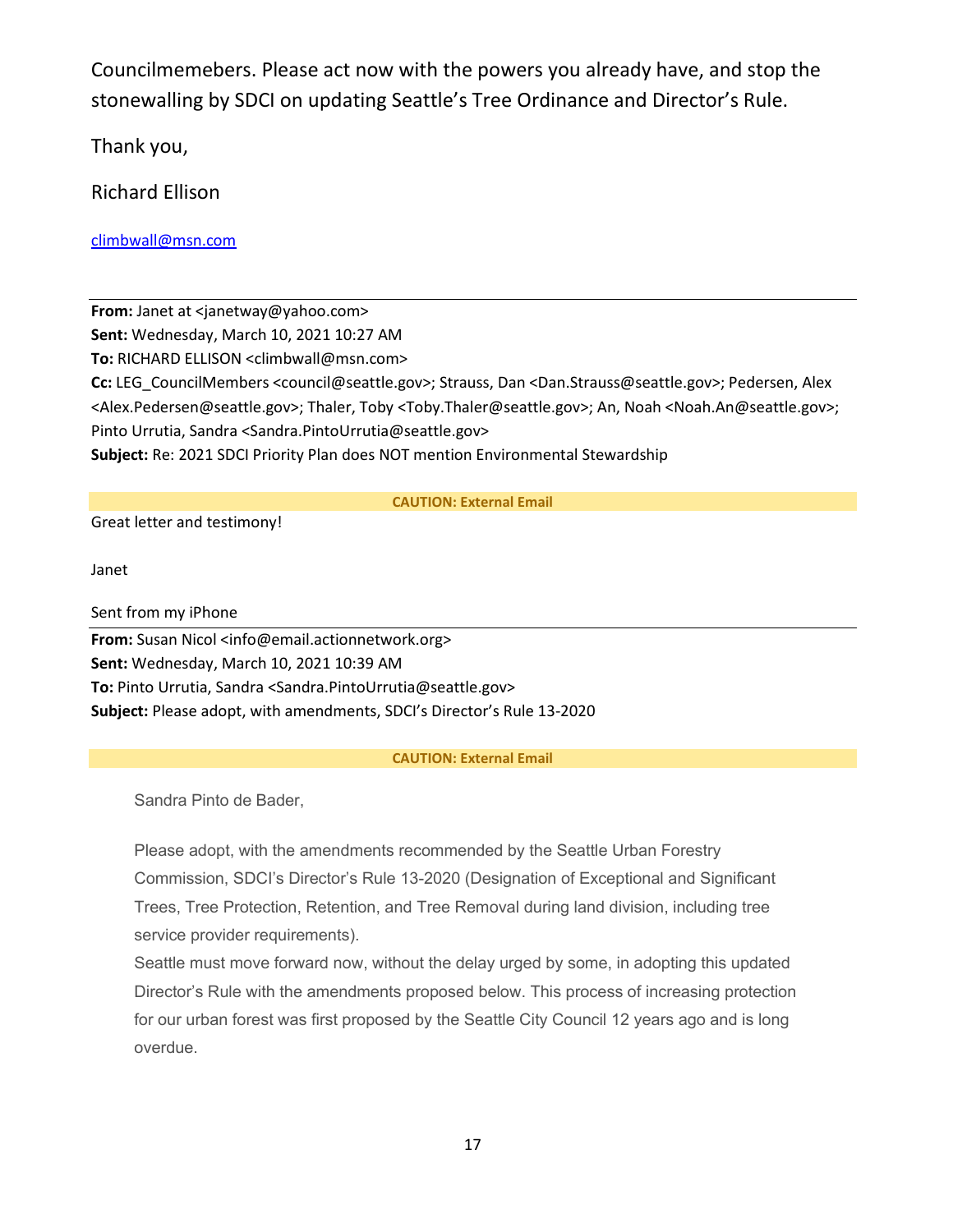The following updates as proposed in the draft Director's Rule are great steps forward:

• Reducing the upper threshold on exceptional trees to 24 inches in diameter at standard height (DSH) from 30 inches

• Designating trees 6 inches DSH and larger as protected trees, starting in the platting and short platting process

• Requiring Tree Care Providers to register with the City as the Seattle Dept. of

Transportation already requires

• Continuing protection of tree groves as exceptional trees, even if a tree is removed from the grove

• Making clear that all exceptional trees removed during development must be replaced per SMC 25.11.090

• Tightening tree removal requirements for exceptional trees as hazard trees The following changes to the draft Director's Rule are needed:

• Change Subject Title to remove words "land division" and replace with "Development" • PURPOSE AND BACKGROUND. add "SMC 23 requires that all trees 6 inches DSH and larger must be indicated on all site plans throughout the platting and sub-platting process, and that projects must be designed to maximize the retention of existing trees. This requirement continues throughout any subsequent development on all lots in all zones in the city."

• SECTION 1. Reduce the number of trees and sizes required to be a tree grove. Kirkland, Woodinville, and Duvall all define a tree grove as "a group of 3 or more significant trees with overlapping or touching crowns." Include street trees in groves.

• Add "Significant trees may become exceptional as they grow in size. They are future replacements in the urban forest for exceptional trees when they die. Development projects must be designed to maximize the retention of both exceptional and significant trees to maintain a diversity of tree species and ages."

• Add "All replacement trees regardless of size are protected trees and can't be removed."

• SECTION 2. Change the heading to "TREE PROTECTION". Remove references to "Exceptional Trees" only and change to "Trees". e.g., change "Exceptional Tree Protection Areas" to "Tree Protection Areas".

• SECTION 4. Add "The Director shall have the authority to allow replacement trees on both public and private property to meet the goals and objectives of race and social justice under Seattle's Equity and Environment Initiative."

• Under SMC 25.11.090 the Director has the authority to require "one or more trees" to be planted as replacement trees for removed exceptional trees during development. The number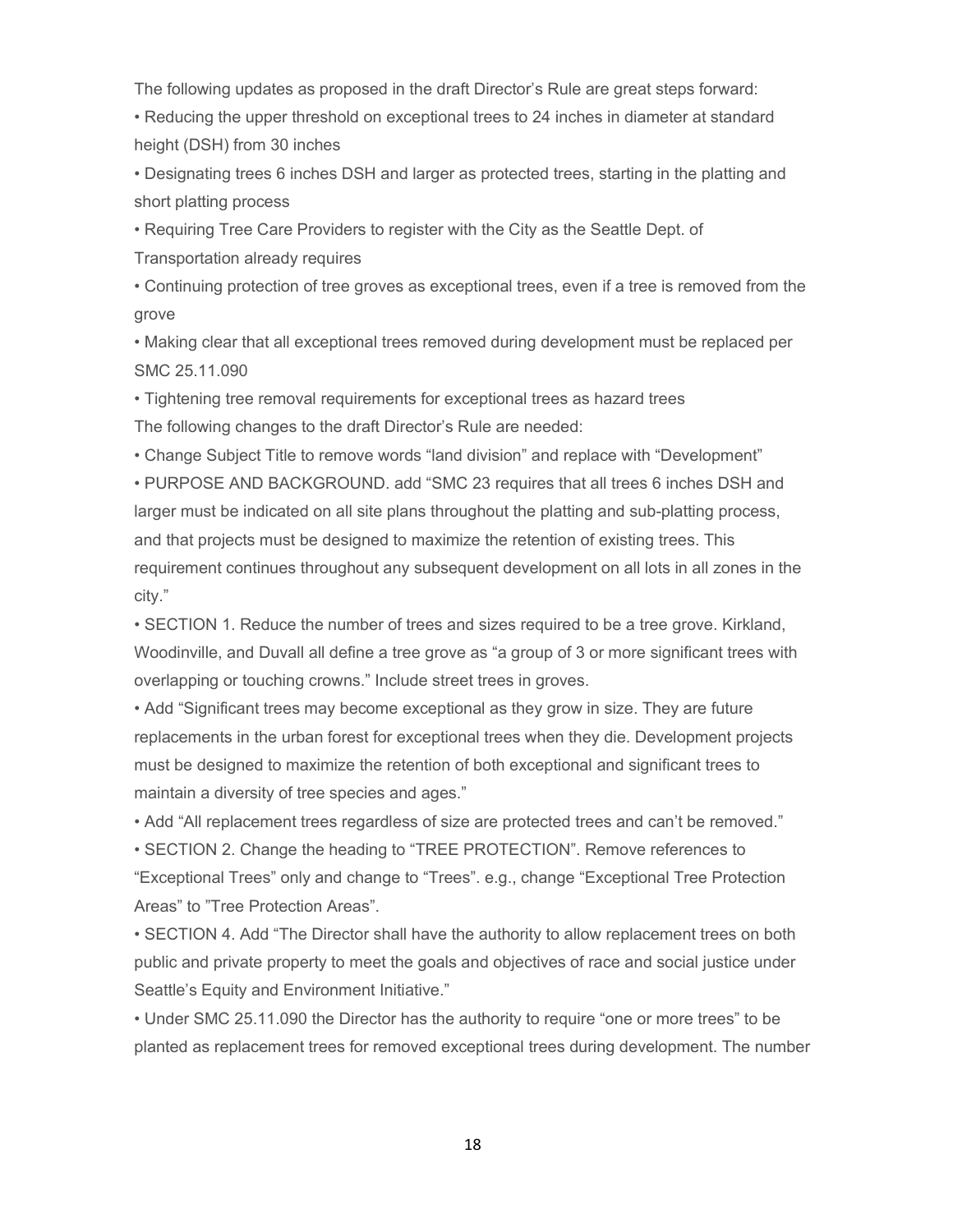of trees required should increase with the size of the tree removed, with a goal to achieve equivalent canopy area and volume in 25 years. Any in-lieu fee must also rise as the size of the removed tree increases. The city can not wait 80 years to replace an 80-year-old western red cedar tree and expect to maintain its canopy goals as large exceptional trees are removed during development.

• SECTION 5. SEPA requirements under SMC 25.05.675 N are for protecting special habitats and need to be considered at the beginning of the development process. The language of this SEPA code section should be included in the Director's Rule to be certain that the code is complied with.

• SECTION 6. SDCI should adopt SDOT's registration process and requirements to assist Tree Care Providers in complying with city code and regulations. Reduce the number of citations that will remove a Tree Care Provider from being registered with the city to no more than 2 per year. Require annual registration same as Seattle business licenses require. Require that Tree Care Provider companies have a WA State contractor's license to ensure they have workers' compensation. Require they have a certificate of insurance that lists the city as an additional insured so the city cannot be sued. Require that all jobs either have a certified arborist on the work site or that they have visited the site and officially sign off on the specific work being done.

Thank you for protecting our urban forest.

Susan Nicol [susanmnicol@gmail.com](mailto:susanmnicol@gmail.com) 4310 Sunnyside Avenue North Seattle, Washington 98103

**From:** Stuart Niven <panorarbor@gmail.com>

**Sent:** Wednesday, March 10, 2021 4:18 PM

**To:** RICHARD ELLISON <climbwall@msn.com>

**Cc:** LEG\_CouncilMembers <council@seattle.gov>; Strauss, Dan <Dan.Strauss@seattle.gov>; Pedersen, Alex <Alex.Pedersen@seattle.gov>; Thaler, Toby <Toby.Thaler@seattle.gov>; An, Noah <Noah.An@seattle.gov>; Pinto Urrutia, Sandra <Sandra.PintoUrrutia@seattle.gov>; Torgelson, Nathan <Nathan.Torgelson@seattle.gov>; Durkan, Jenny <Jenny.Durkan@seattle.gov> **Subject:** Re: 2021 SDCI Priority Plan does NOT mention Environmental Stewardship

#### **CAUTION: External Email**

Thank you Richard, this is a critical situation and troubling that trees are not being considered when the whole world is observing climate change and teenagers are having to address the United Nations to explain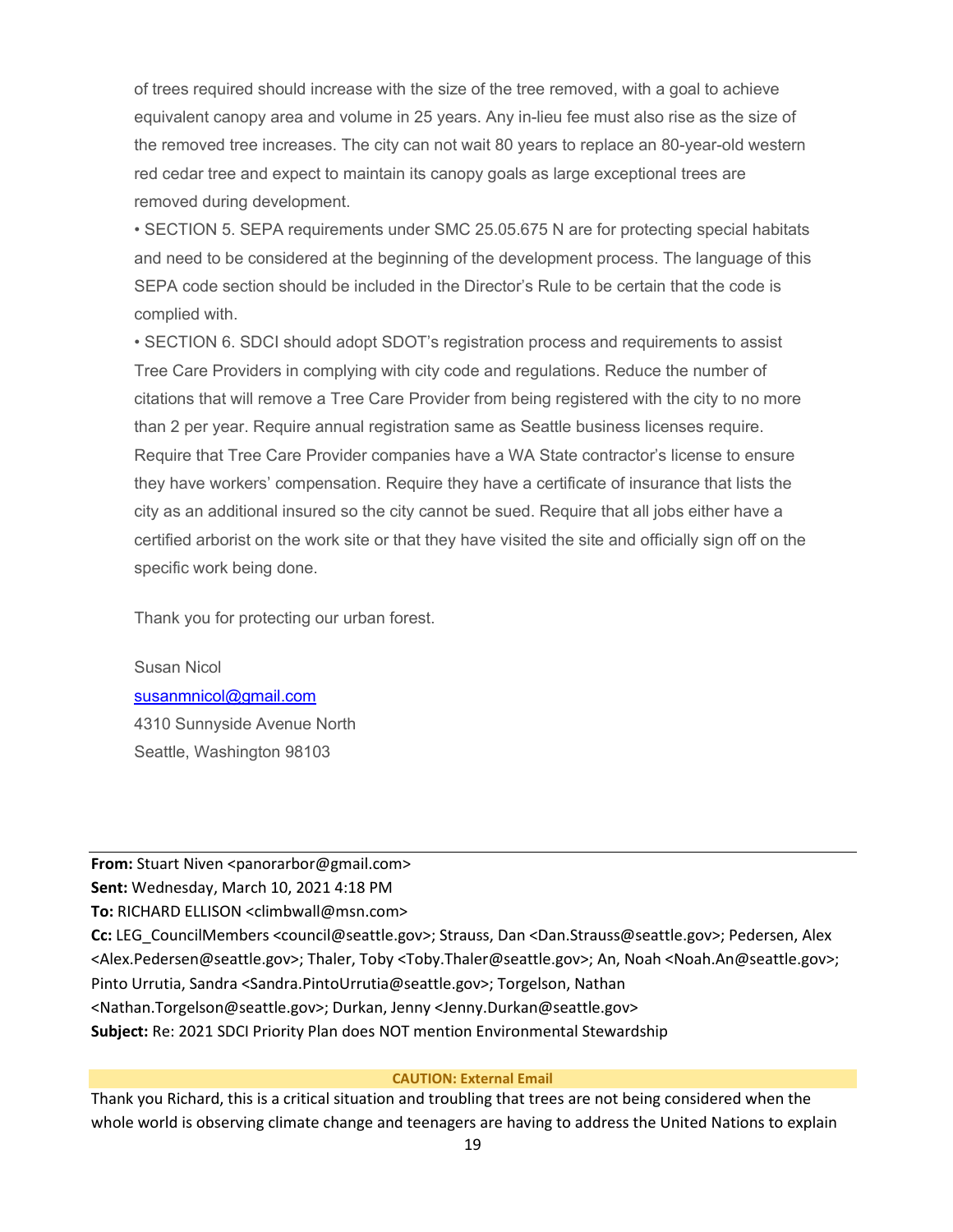the stark realities of the world around us. Seattle has one of the highest level of education and technological experience, yet those making decisions for the well being of the residents of the City, are not responding to the most basic of problems that can be dealt with relatively simply; protect all existing trees and plant more!

I have copied this to the Mayor as much of the hold up in moving forward with the Tree 'Protection' Ordinance update comes from the Office of the Mayor, as well as the director of SDCI as it is SDCI that is actively responsible for not only updating the code that will help protect trees but also and perhaps more poignantly, not enforcing the current code!

Thank you and kind regards,

Stuart Niven, BA (Hons) *PanorArborist* [www.panorarbor.com](https://protect2.fireeye.com/v1/url?k=96da7ca2-c94145b4-96da5412-8681d5b5fa8e-f2ad2d984ba85534&q=1&e=aa04e516-1bc9-471d-affd-e9abbee015e5&u=http%3A%2F%2Fwww.panorarbor.com%2F)

ISA Certified Arborist PN-7245A & [Tree Risk Assessment Qualification \(TRAQ\)](https://protect2.fireeye.com/v1/url?k=a0f95ff9-ff6266ef-a0f97749-8681d5b5fa8e-9cf4c2450baa5405&q=1&e=aa04e516-1bc9-471d-affd-e9abbee015e5&u=https%3A%2F%2Fwww.treesaregood.org%2Ffindanarborist%2Fverify) [Arborist on Seattle Audubon Society Conservation](https://protect2.fireeye.com/v1/url?k=46428d50-19d9b446-4642a5e0-8681d5b5fa8e-d320d0f012867b13&q=1&e=aa04e516-1bc9-471d-affd-e9abbee015e5&u=http%3A%2F%2Fwww.seattleaudubon.org%2Fsas%2FAbout%2FConservation%2FArchive%2FAboutOurProgram%2FConservationCommittee.aspx) [Committee](https://protect2.fireeye.com/v1/url?k=46428d50-19d9b446-4642a5e0-8681d5b5fa8e-d320d0f012867b13&q=1&e=aa04e516-1bc9-471d-affd-e9abbee015e5&u=http%3A%2F%2Fwww.seattleaudubon.org%2Fsas%2FAbout%2FConservation%2FArchive%2FAboutOurProgram%2FConservationCommittee.aspx) [Arborist on Seattle's Urban Forestry](https://www.seattle.gov/urbanforestrycommission) Commission [Board](https://protect2.fireeye.com/v1/url?k=b60e5338-e9956a2e-b60e7b88-8681d5b5fa8e-7e508ce4b8b87847&q=1&e=aa04e516-1bc9-471d-affd-e9abbee015e5&u=https%3A%2F%2Ftreepac.org%2F) [Member of TreePAC](https://protect2.fireeye.com/v1/url?k=71758e14-2eeeb702-7175a6a4-8681d5b5fa8e-61fd8a8fa0136e2a&q=1&e=aa04e516-1bc9-471d-affd-e9abbee015e5&u=https%3A%2F%2Ftreepac.org%2F)

[WA Lic# PANORL\\*852P1](https://secure.lni.wa.gov/verify/Results.aspx#%7B%22firstSearch%22%3A1%2C%22searchCat%22%3A%22Name%22%2C%22searchText%22%3A%22panorarbor%22%2C%22Name%22%3A%22panorarbor%22%2C%22pageNumber%22%3A0%2C%22SearchType%22%3A2%2C%22SortColumn%22%3A%22Rank%22%2C%22SortOrder%22%3A%22desc%22%2C%22pageSize%22%3A10%2C%22ContractorTypeFilter%22%3A%5B%5D%2C%22SessionID%22%3A%2240n4ujjyzdeziggwv4rntrqp%22%2C%22SAW%22%3A%22%22%7D) (Click to link to WA L&I's Verify a Contractor Page) From: dave nicol <info@email.actionnetwork.org> **Sent:** Wednesday, March 10, 2021 4:41 PM **To:** Pinto Urrutia, Sandra <Sandra.PintoUrrutia@seattle.gov> **Subject:** Please adopt, with amendments, SDCI's Director's Rule 13-2020

#### **CAUTION: External Email**

Sandra Pinto de Bader,

Please adopt, with the amendments recommended by the Seattle Urban Forestry Commission, SDCI's Director's Rule 13-2020 (Designation of Exceptional and Significant Trees, Tree Protection, Retention, and Tree Removal during land division, including tree service provider requirements).

Seattle must move forward now, without the delay urged by some, in adopting this updated Director's Rule with the amendments proposed below. This process of increasing protection for our urban forest was first proposed by the Seattle City Council 12 years ago and is long overdue.

The following updates as proposed in the draft Director's Rule are great steps forward:

• Reducing the upper threshold on exceptional trees to 24 inches in diameter at standard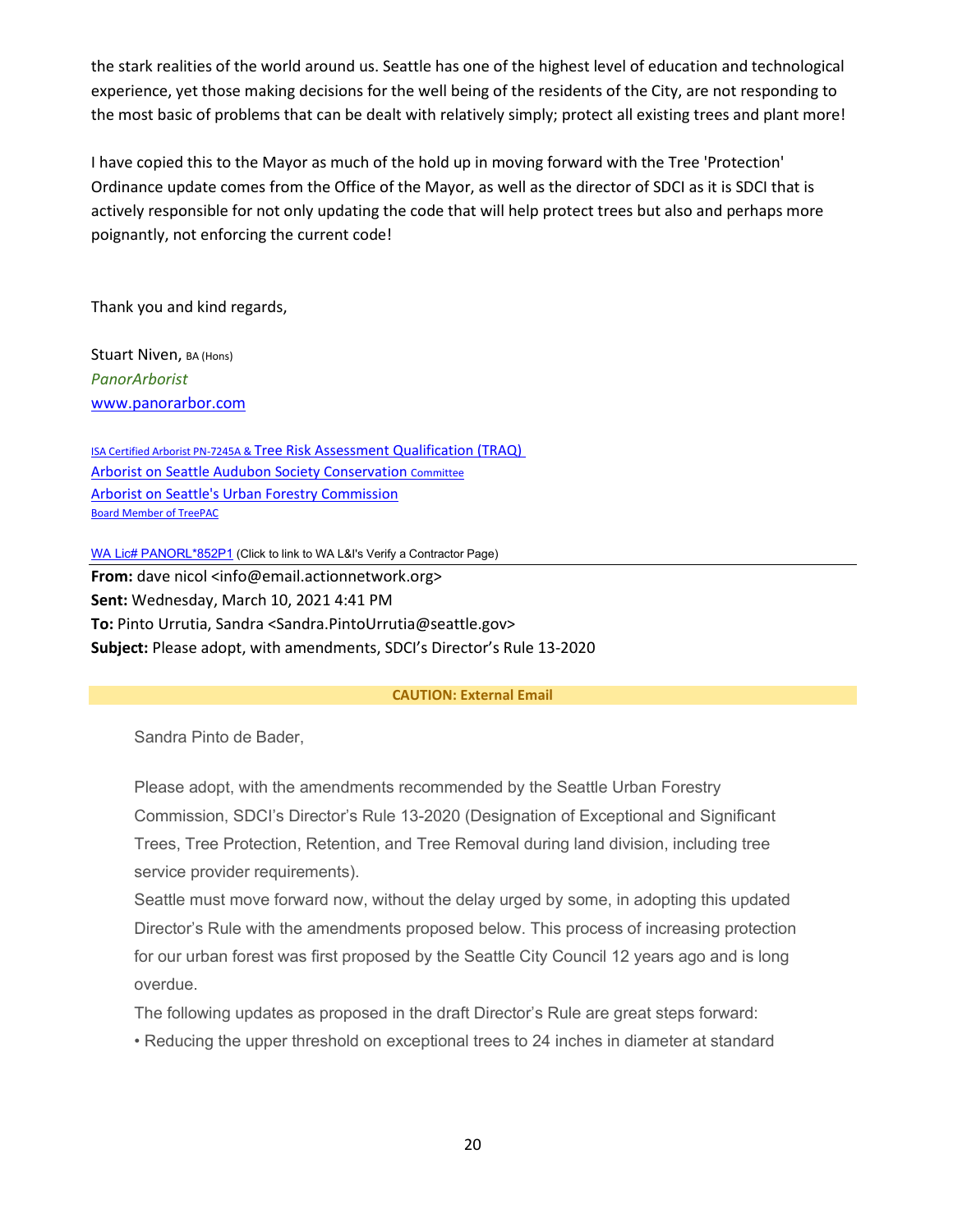height (DSH) from 30 inches

• Designating trees 6 inches DSH and larger as protected trees, starting in the platting and short platting process

• Requiring Tree Care Providers to register with the City as the Seattle Dept. of

Transportation already requires

• Continuing protection of tree groves as exceptional trees, even if a tree is removed from the grove

• Making clear that all exceptional trees removed during development must be replaced per SMC 25.11.090

• Tightening tree removal requirements for exceptional trees as hazard trees

The following changes to the draft Director's Rule are needed:

• Change Subject Title to remove words "land division" and replace with "Development"

• PURPOSE AND BACKGROUND. add "SMC 23 requires that all trees 6 inches DSH and larger must be indicated on all site plans throughout the platting and sub-platting process, and that projects must be designed to maximize the retention of existing trees. This requirement continues throughout any subsequent development on all lots in all zones in the city."

• SECTION 1. Reduce the number of trees and sizes required to be a tree grove. Kirkland, Woodinville, and Duvall all define a tree grove as "a group of 3 or more significant trees with overlapping or touching crowns." Include street trees in groves.

• Add "Significant trees may become exceptional as they grow in size. They are future replacements in the urban forest for exceptional trees when they die. Development projects must be designed to maximize the retention of both exceptional and significant trees to maintain a diversity of tree species and ages."

• Add "All replacement trees regardless of size are protected trees and can't be removed."

• SECTION 2. Change the heading to "TREE PROTECTION". Remove references to "Exceptional Trees" only and change to "Trees". e.g., change "Exceptional Tree Protection Areas" to "Tree Protection Areas".

• SECTION 4. Add "The Director shall have the authority to allow replacement trees on both public and private property to meet the goals and objectives of race and social justice under Seattle's Equity and Environment Initiative."

• Under SMC 25.11.090 the Director has the authority to require "one or more trees" to be planted as replacement trees for removed exceptional trees during development. The number of trees required should increase with the size of the tree removed, with a goal to achieve equivalent canopy area and volume in 25 years. Any in-lieu fee must also rise as the size of